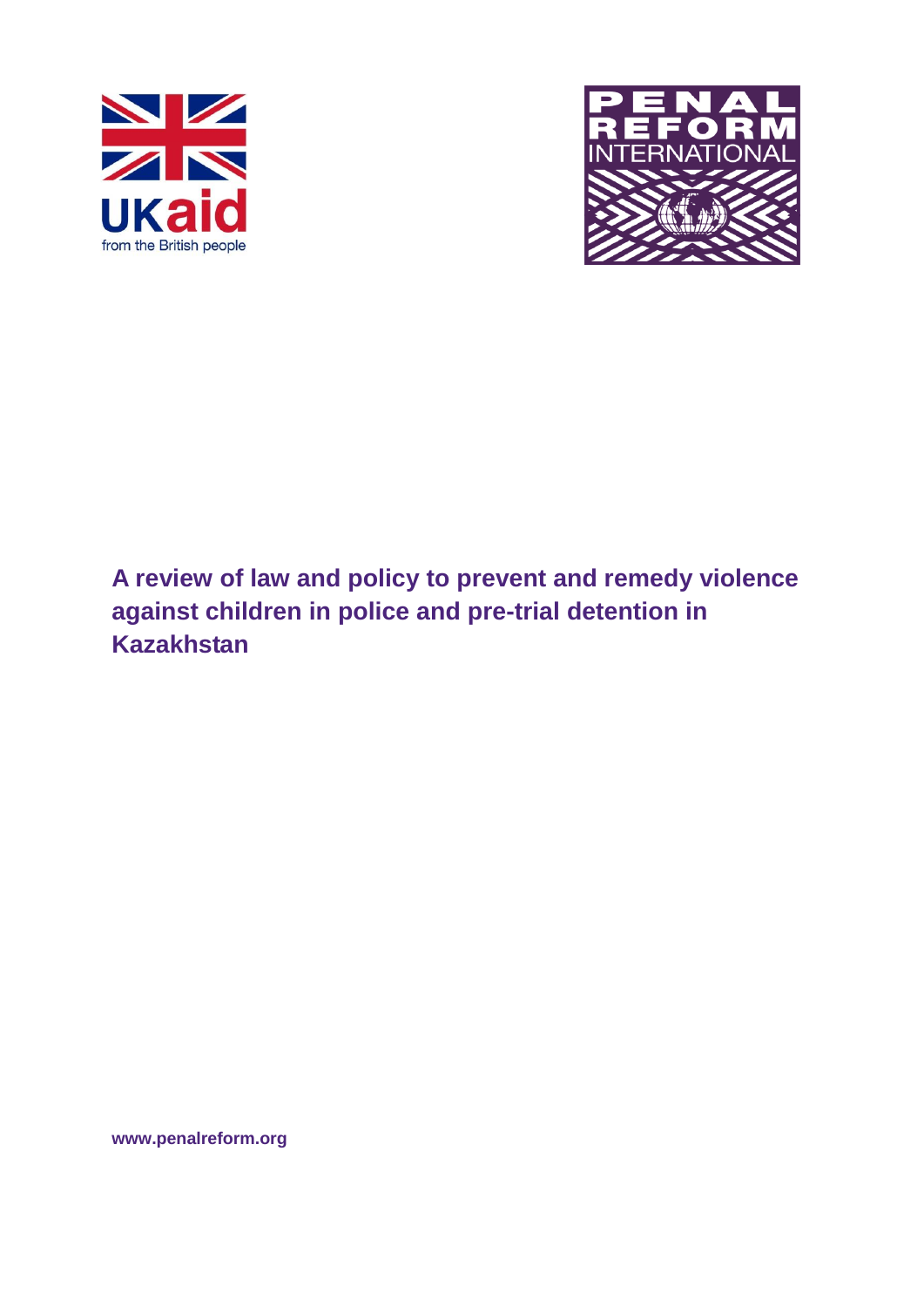**Penal Reform International**

Head Office 60-62 Commercial Street London E1 6LT United Kingdom

Telephone: +44 (0) 7247 6515 Email: [info@penalreform.org](mailto:info@penalreform.org)

[www.penalreform.org](http://www.penalreform.org/)

#### **PRI Central Asia**

7/1 Kabanbay Batyr Avenue, Entrance 20 Astana Kazakhstan 010000

Telephone: +7 (7172) 79-88-84, 79-88-85, 79-88-86 [priastana@penalreform.org](mailto:priastana@penalreform.org)

© Penal Reform International 2013

ISBN: 978-1-909521-06-3

This publication may be freely reviewed, abstracted, reproduced and translated, in part or in whole, but not for sale or for use in conjunction with commercial purposes. Any changes to the text of this publication must be approved by Penal Reform International. Due credit must be given to Penal Reform International and to this publication. Enquiries about reproduction or translation should be addressed to [publications@penalreform.org.](mailto:publications@penalreform.org)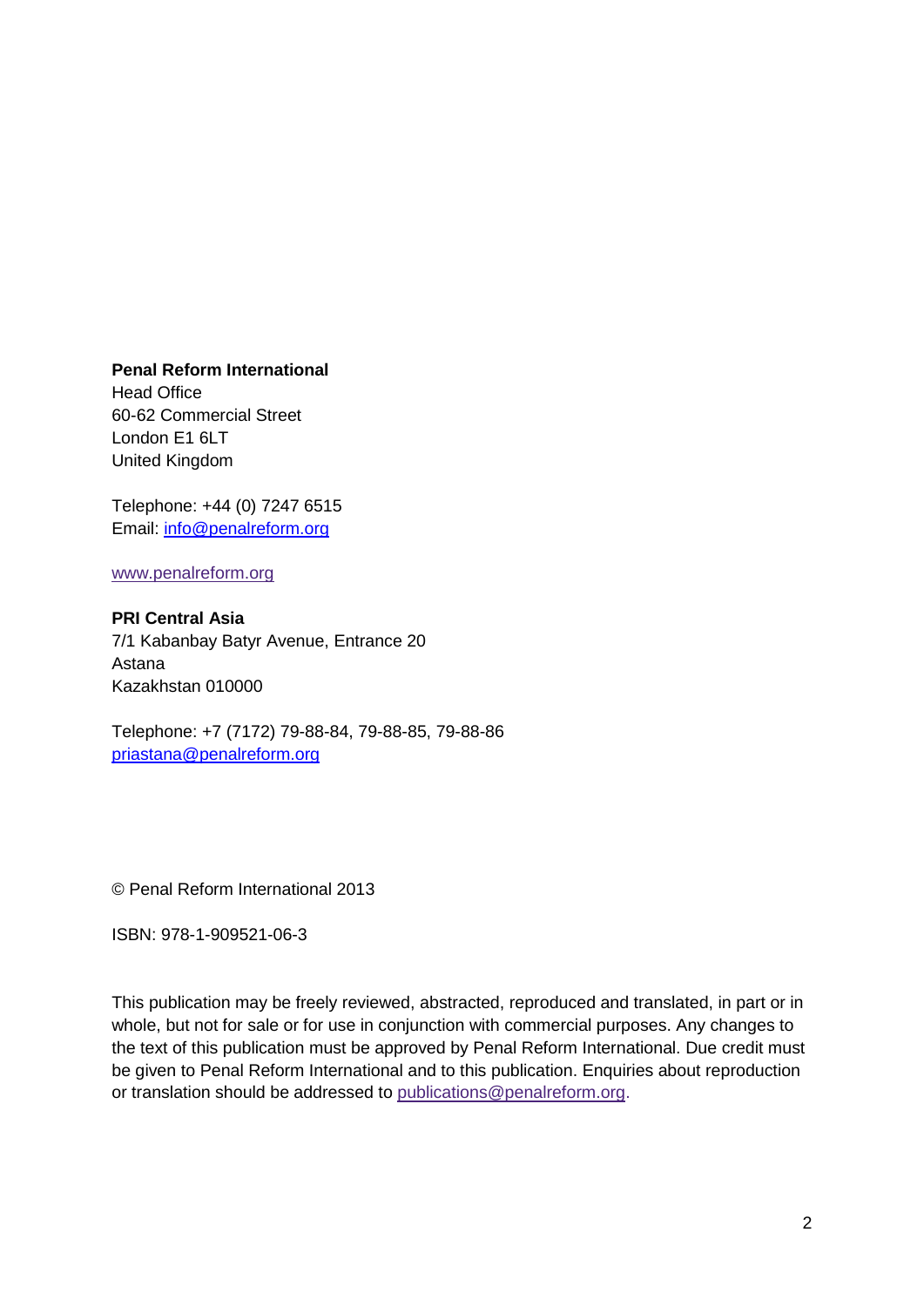**Penal Reform International (PRI)** is an international, non-governmental organisation, working on penal and criminal justice reform worldwide. It aims to develop and promote international standards for the administration of justice, reduce the unnecessary use of imprisonment and promote the use of alternative sanctions which encourage reintegration while taking into account the interests of victims. PRI also works for the prevention of torture and ill-treatment, for a proportionate and sensitive response to women and juveniles in conflict with the law, and promotes the abolition of the death penalty. PRI has regional programmes in the Middle East and North Africa, Central and Eastern Europe, Central Asia and the South Caucasus. It has Consultative Status at the United Nations Economic and Social Council (ECOSOC) and the Council of Europe, and Observer Status with the African Commission on Human and People's Rights, the African Committee of Experts on the Rights and Welfare of the Child and the Inter-Parliamentary Union.

PRI has been working in the Central Asia region since 2001, and has an office based in Astana, Kazakhstan. It carries out projects in Kazakhstan and Kyrgyzstan and works with partners in Uzbekistan and Tajikistan.

To receive our monthly newsletter, please sign up at [www.penalreform.org/keep-informed.](http://www.penalreform.org/keep-informed)

This material has been funded by UK aid from the UK Government; however the views expressed do not necessary reflect the UK Government's official policies.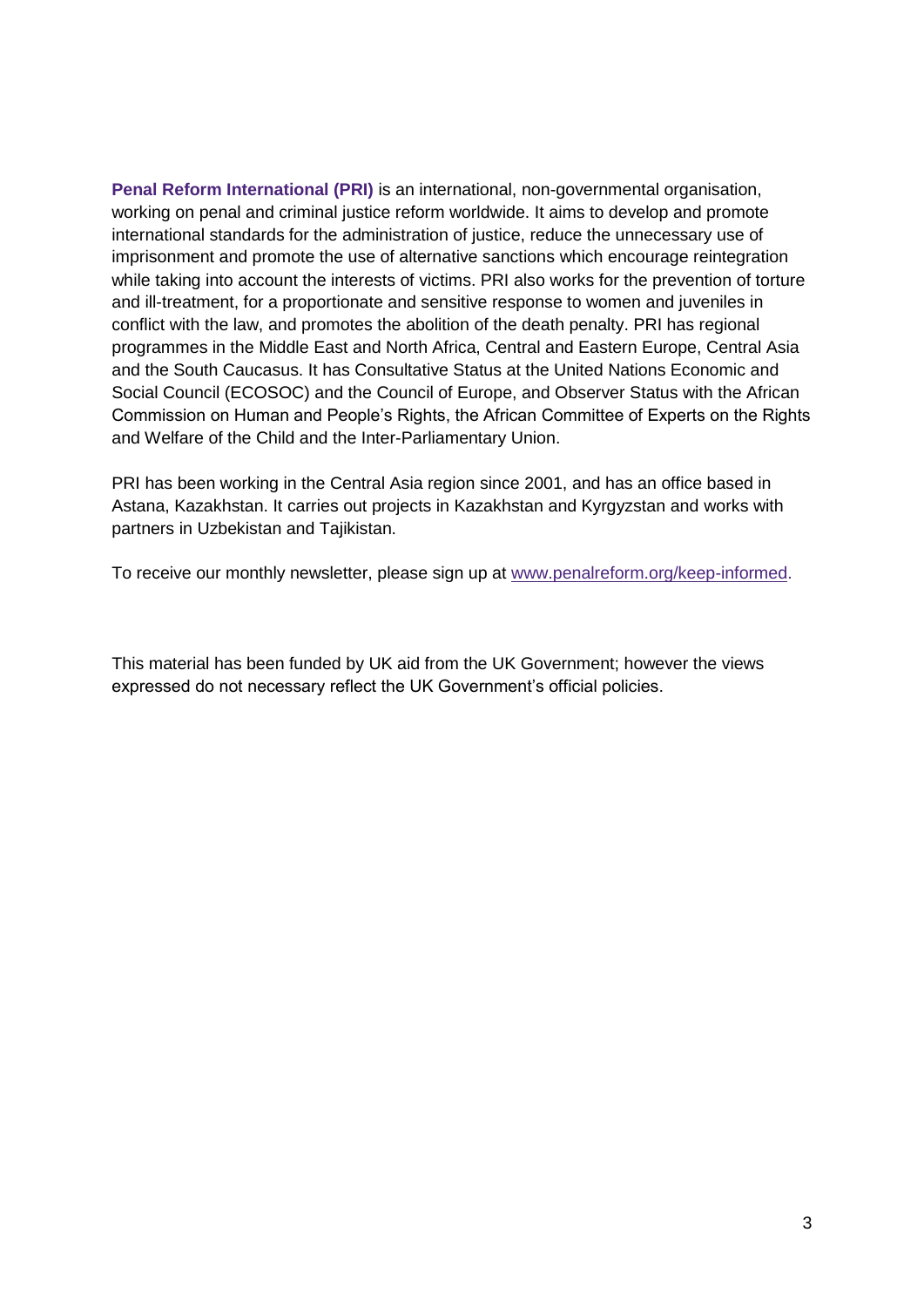# **CONTENTS**

| Limiting the time children are held in police and pre-trial detention 13 |  |
|--------------------------------------------------------------------------|--|
|                                                                          |  |
|                                                                          |  |
|                                                                          |  |
| Independent monitoring of police and pre-trial detention facilities 18   |  |
|                                                                          |  |
|                                                                          |  |
|                                                                          |  |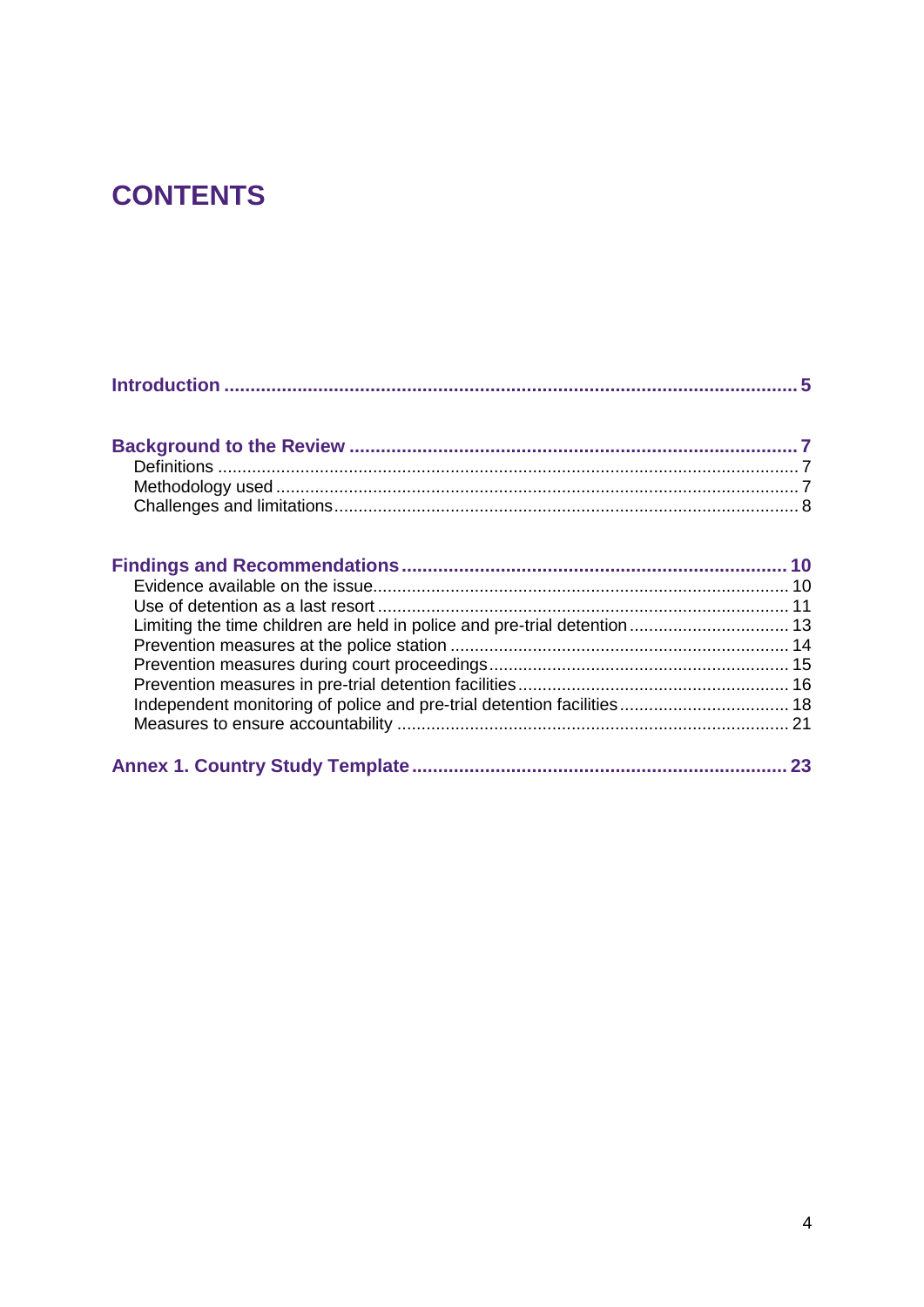# <span id="page-4-0"></span>**1. INTRODUCTION**

**'Juvenile justice is a core dimension of the rights of the child and a pivotal area where States' commitment to children's rights can be best expressed. We have a unique opportunity to promote a paradigm shift and help the criminal justice system evolve from an adult universe where children and adolescents hardly belong and where violence remains a high risk into an environment where children are seen as rights holders and are protected from all forms of violence at all times.'**

Marta Santos Pais, the Special Representative of the Secretary-General (SRSG) on Violence Against Children speaking at an experts meeting held in January 2012 in Vienna to formulate and accelerate the adoption of effective measures to protect children within the juvenile justice system against all forms of violence.

Violence against children who are deprived of their liberty is a severe violation of their rights and is frequently invisible and under-researched. This is despite the fact that the 2006 UN Study on Violence found that children in care and justice institutions may be at higher risk of violence than nearly all other children.<sup>1</sup> It is very difficult to get a full and clear picture of the prevalence of violence against children in detention. Nonetheless, there is reliable and consistent evidence that children are at significant risk of violence in police and pre-trial detention in both developed and developing countries and that violence in these settings is widespread and in some cases normalised.

In the context of detention, violence against children can take many forms including torture, beatings, isolation, restraints, rape, harassment, self-harm and humiliation. The Special Rapporteur on torture and other cruel, inhuman or degrading treatment or punishment states that 'Violence in places of detention, including special institutions for children, is manifest in several ways, mainly through physical and sexual violence, as well as through verbal abuse. In addition, children are also subjected to violence as a result of conditions of detention, or as a form of discipline or punishment'. $2^2$ 

The World Health Organization (WHO) has stated that the impact of violence on children in the general population can have irreversible and life-long consequences: 'it is associated with risk factors and risk-taking behaviours later in life. These include violent victimization and the perpetration of violence, depression, smoking, obesity, high-risk sexual behaviours, unintended pregnancy, and alcohol and drug use. Such risk factors and behaviours can lead to some of the principal causes of death, disease and disability – such as heart disease, sexually transmitted diseases, cancer and suicide.<sup>3</sup>

States that are parties to the UN Convention on the Rights of the Child (CRC) have a clear obligation to take all appropriate legislative, administrative and educational measures to protect children in detention from all forms of physical or mental violence, injury or abuse,

 $\overline{1}$ 

<sup>1</sup> United Nations Secretary-General, *World Report on Violence against Children*, 2006, p175.

<sup>2</sup> *Sexual Violence in Institutions, including in detention facilities,* Statement by Manfred Nowak, Special Rapporteur on torture and other cruel, inhuman or degrading treatment or punishment, 2010.

<sup>3</sup> WHO and the International Society for Prevention of Child Abuse and Neglect, *Preventing child maltreatment: a guide to taking action and generating evidence,* 2006.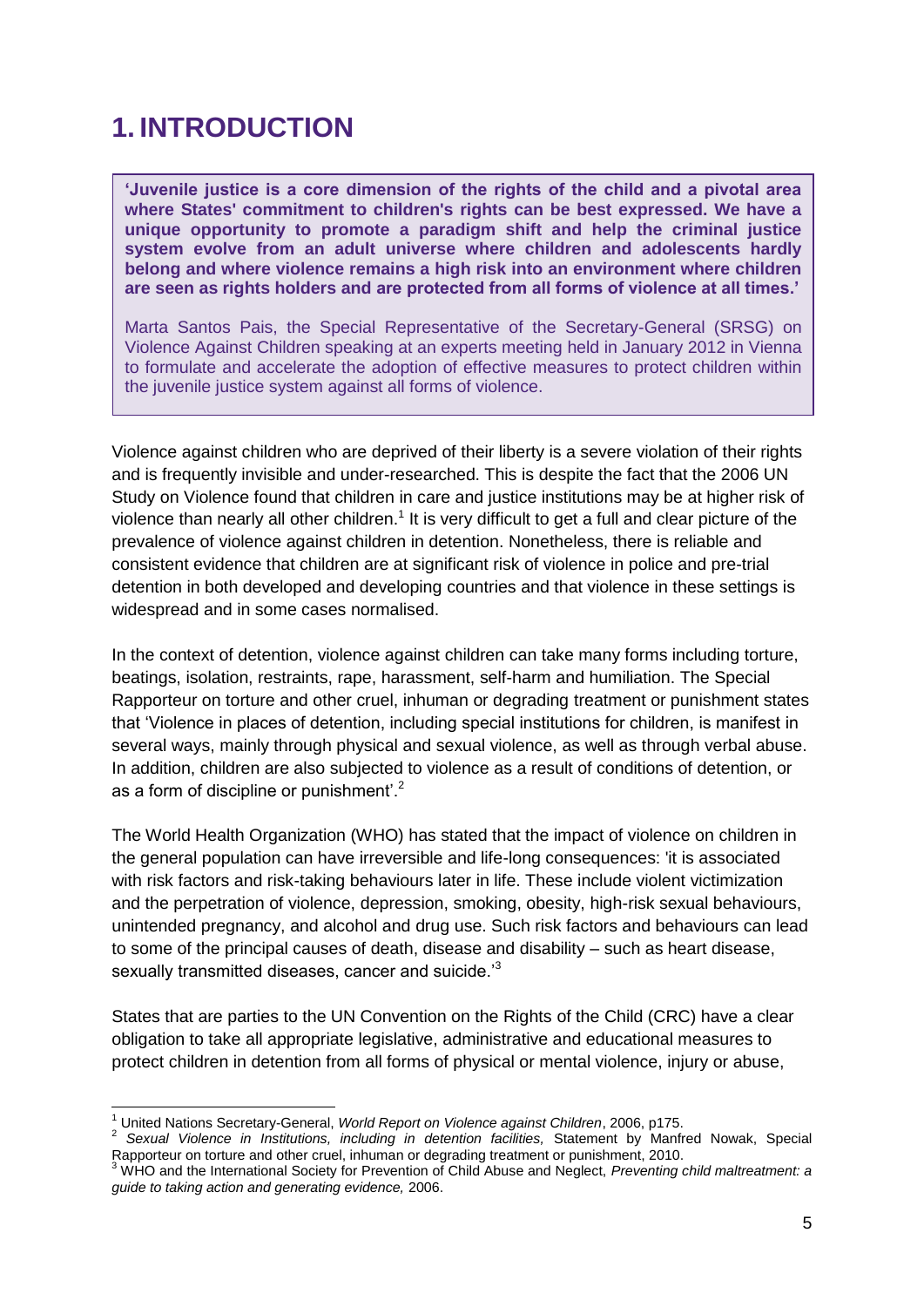neglect or negligent treatment or exploitation, including sexual abuse.<sup>4</sup> Furthermore, under Article 40 (1) of the CRC states are obliged to: 'recognise the right of every child alleged as, accused of, or recognised as having infringed the penal law to be treated in a manner consistent with the promotion of the child's sense of dignity and worth, which reinforces the child's respect for the human rights and fundamental freedoms of others and which takes into account the child's age and the desirability of promoting the child's reintegration and the child's assuming a constructive role in society.' In their General Comment on Children's Rights in Juvenile Justice (General Comment No. 10) the CRC Committee asserts that all forms of violence in the treatment of children in conflict with the law must be prohibited and prevented.<sup>5</sup> The right of children to freedom from violence is also found in the International Covenant on Civil and Political Rights (ICCPR) and the Convention against Torture and Other Cruel, Inhuman or Degrading Treatment or Punishment (CAT). Under Article 24 of the ICCPR, children enjoy the right 'to such measures of protection as are required by [their] statuses as minors'. In addition, both the ICCPR and CAT prohibit cruel, inhuman, or degrading treatment.

Penal Reform International (PRI) has carried out a review that aims to increase our understanding of the specific legal and policy measures that can work to prevent and remedy violence against children in detention in Kazakhstan. This is part of a larger piece of work which reviews legal and policy measures to prevent and remedy violence against children in detention in seven other countries, selected because they are countries where PRI has a presence and/or relative influence to follow up recommendations: Bangladesh, Georgia, Jordan, Pakistan, Russia, Tanzania and Uganda.

For each country the review aims to:

- identify policy and legislative measures already in place to prevent and detect violence, to assist victims and to make perpetrators accountable;
- highlight significant gaps in provision; and
- make recommendations for improvements.

This report first describes the background to and methodology used in the review before summarising its key findings and recommendations for Kazakhstan.

<sup>-</sup><sup>4</sup> Convention on the Rights of the Child (CRC), Article 19.

<sup>5</sup> UN Committee on the Rights of the Child (CRC), *CRC General Comment No. 10 (2007): Children's Rights in Juvenile Justice*, 25 April 2007, CRC/C/GC/10 hereafter General Comment No.10, para 13.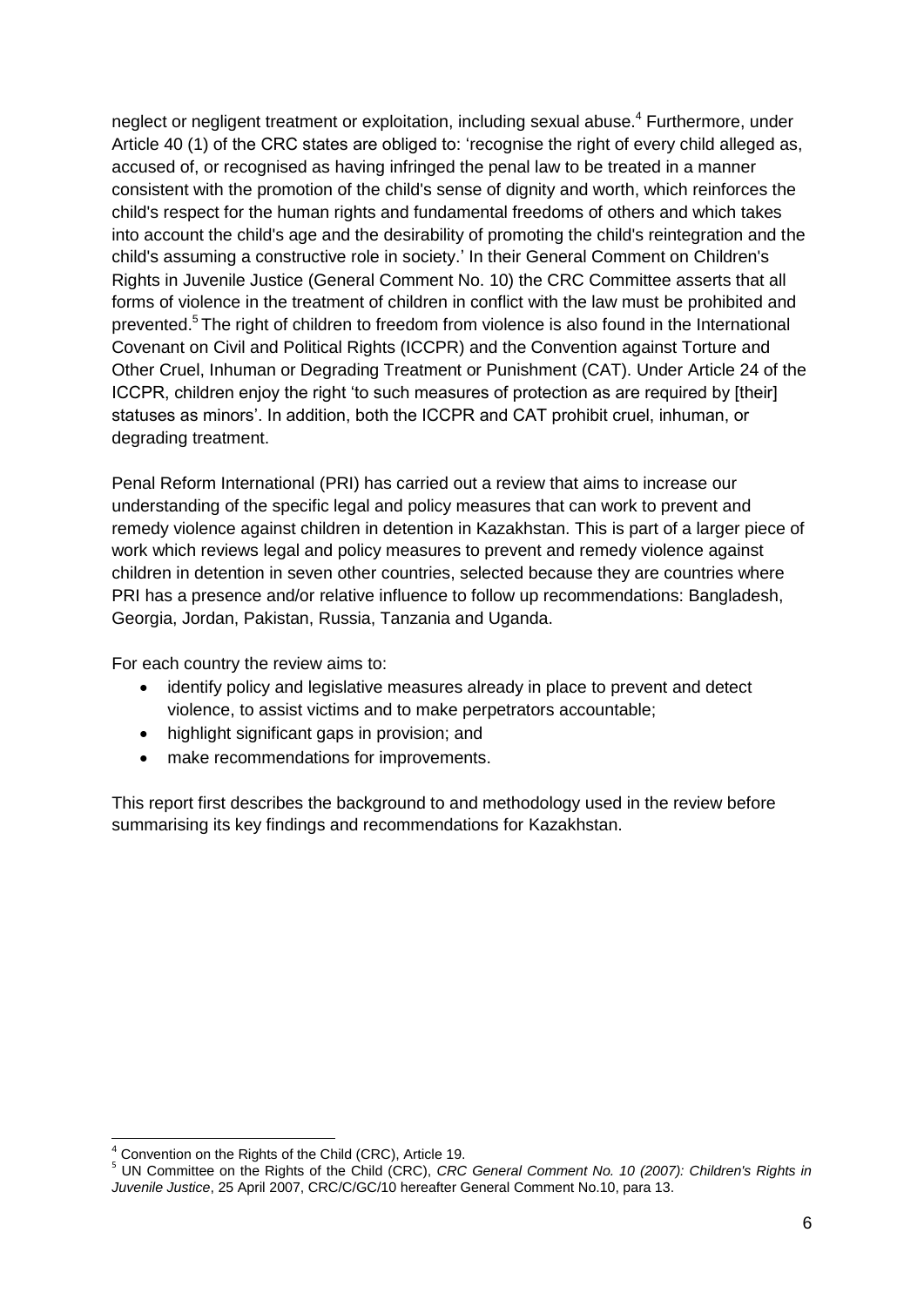# <span id="page-6-0"></span>**2. BACKGROUND TO THE REVIEW**

# <span id="page-6-1"></span>**Definitions**

For this review, children are defined as all those under  $18<sup>6</sup>$ . In the context of detention, violence against children can take many forms including torture, beatings, isolation, restraints, rape, harassment, self-harm and humiliation. This review draws on definitions of violence provided by the CRC: 'all forms of physical or mental violence, injury and abuse, neglect or negligent treatment, maltreatment or exploitation, including sexual abuse'.<sup>7</sup> This includes torture which is defined by the Committee on the Rights of the Child in a recent General Comment as 'violence in all its forms against children in order to extract a confession, to extra-judicially punish children for unlawful or unwanted behaviours, or to force children to engage in activities against their will, typically applied by police and law enforcement officers, staff of residential and other institutions and persons who have power over children, including non-State armed actors'.<sup>8</sup> The Committee on the Rights of the Child has emphasised that the term violence 'must not be interpreted in any way to minimize the impact of, and need to address, non-physical and/or non-intentional forms of harm (such as, *inter alia*, neglect and psychological maltreatment)<sup>'.9</sup>

# <span id="page-6-2"></span>**Methodology used**

A list of indicators of law and policy measures that can prevent and respond to violence against children in detention were drawn up. These were based upon various sources including the report prepared by the Office of the High Commissioner for Human Rights (OHCHR), UN Office on Drugs and Crime (UNODC) and the SRSG on Violence against Children entitled *Joint Report on Prevention of and Responses to Violence Against Children within the Juvenile Justice System.* They were also based on the research plan used by UNICEF in the Central and Eastern Europe and the Commonwealth of Independent States (CEE/CIS) region supporting research into the torture and ill-treatment of children in the context of juvenile justice by looking at its prevalence, impact, prevention, detection, assistance and accountability. Please see Annex 1 for the indicators used which include:

- having systematic information and data gathering in place to determine the scale and character of the problem;
- having a comprehensive policy on children's law and justice that makes it clear that children in conflict with the law are rights holders, violence against children in detention is unacceptable, and that perpetrators will be held accountable;
- ensuring that deprivation of liberty is used as a measure of last resort by having in place an appropriate minimum age of criminal responsibility, diversion measures and alternative measures to detention;
- ensuring that children are detained for the shortest appropriate period of time by implementing effective legal limits on time spent in police and pre-trial detention;

 $\overline{a}$  $6$  CRC, Article 1.

CRC, Article 19.

<sup>8</sup> UN Committee on the Rights of the Child (CRC), *General Comment No. 13 (2011): The right of the child to freedom from all forms of violence*, 18 April 2011, CRC/C/GC/13 para 26. 9

*Ibid.* para 4.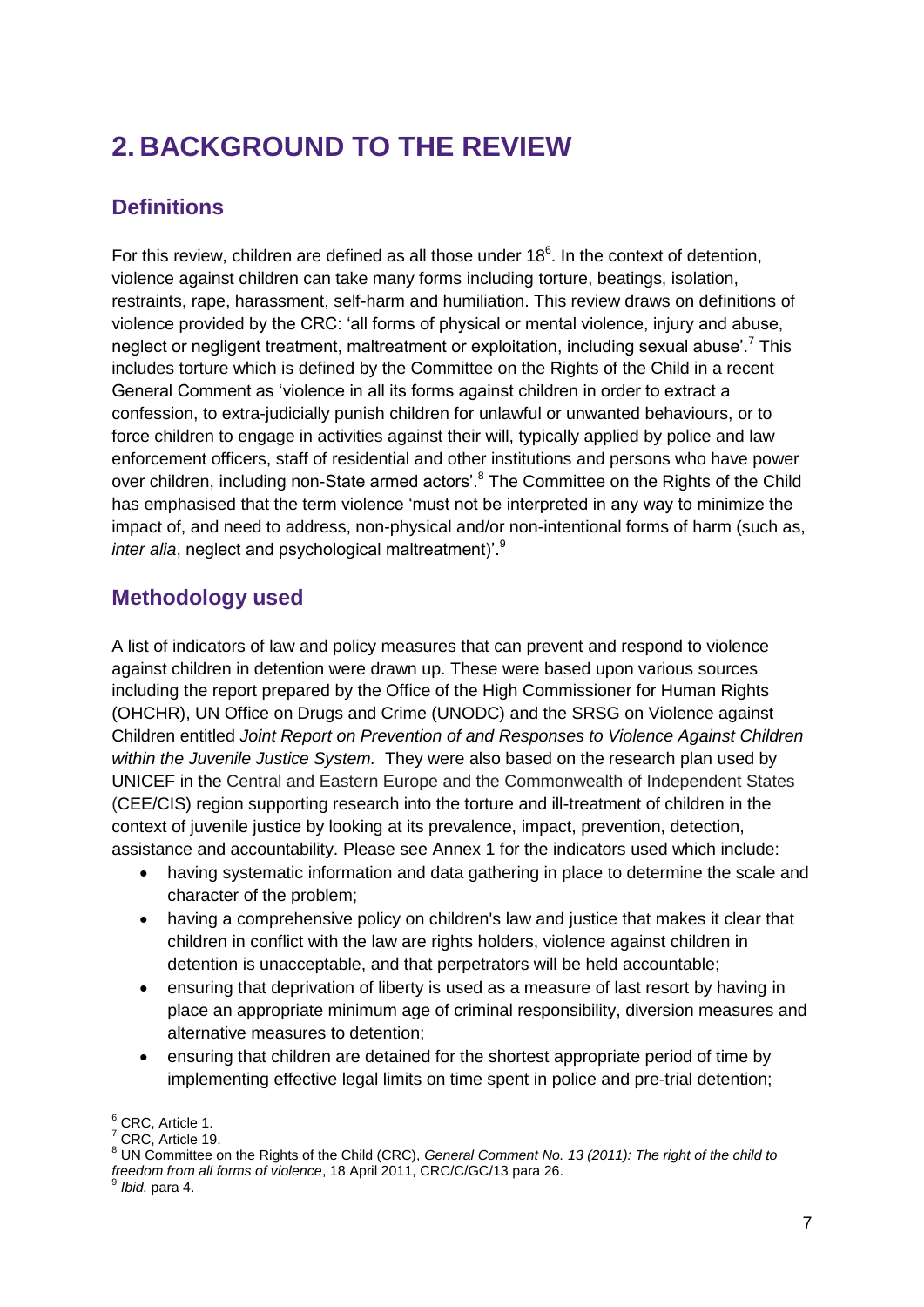- protecting children when they are in detention by separating children from adults, having properly trained, qualified and remunerated employees working in detention facilities, and ensuring contact with families, lawyers and civil society;
- having an effective independent complaints and monitoring mechanism; and
- holding those responsible for violence against children accountable through investigation of allegations, prosecution of those implicated by the evidence, and imposition of proportionate penalties where applicable.

A desk review was conducted to assess whether the above pre-defined law and policy measures were in place in Kazakhstan and the extent to which the measures were implemented in practice where such information was available. The research constituted an intensive literature search, review, and synthesis of relevant documents concerning Kazakhstan's current law and policy relating to the indicators identified. It drew upon a wide range of sources including information and reports from international agencies such as UNICEF, UN and regional human rights mechanisms such as the Universal Periodic Review (UPR), National Human Rights Institutions, civil society and, in some instances, media reports.

This review focuses on police and pre-trial detention based on the assumption that these settings are particularly dangerous for children. Children can be vulnerable when in contact with the police: unreasonable force may be used in the course of arrest and during interrogations in order to force confessions; they may be held for lengthy periods of time alongside adult detainees; the arrest and placement of children in police detention may go unrecorded for some time, thereby providing law enforcement officials with a cloak of impunity; children can be very isolated at the police station; they may be denied access to legal representatives; and their families are often not told that their child has been arrested or where they are being held. Children in pre-trial detention are often at greater risk than those who have been convicted because they are held in the same overcrowded pre-trial detention facilities as adults, which can increase the risk of violence occurring.

The way in which girls and boys experience violence in detention can be different. Girls are always in the minority within criminal justice systems for children and require special protection as a consequence. As a result of their low numbers, many countries do not have special facilities for them and they are often held with adult women, which may increase the risk of physical and sexual abuse. Furthermore, they can be at risk of being held in isolation or far from their homes in order to keep them in institutions separate from boys. There may be a lack of female staff in facilities where girls are detained. Efforts were made to reflect these differences in the design of the desk review questions.

## <span id="page-7-0"></span>**Challenges and limitations**

This review is designed to provide a snapshot of the state of play of existing law and policy measures to prevent and reduce violence against children in Kazakhstan and as such provide a useful springboard for further action on the ground. However, it has limitations: for example, it doesn't consider primary and secondary crime prevention measures for children; it doesn't examine violence by police which doesn't result in arrest and detention (for example against children living or working on the street); and doesn't look at law and policy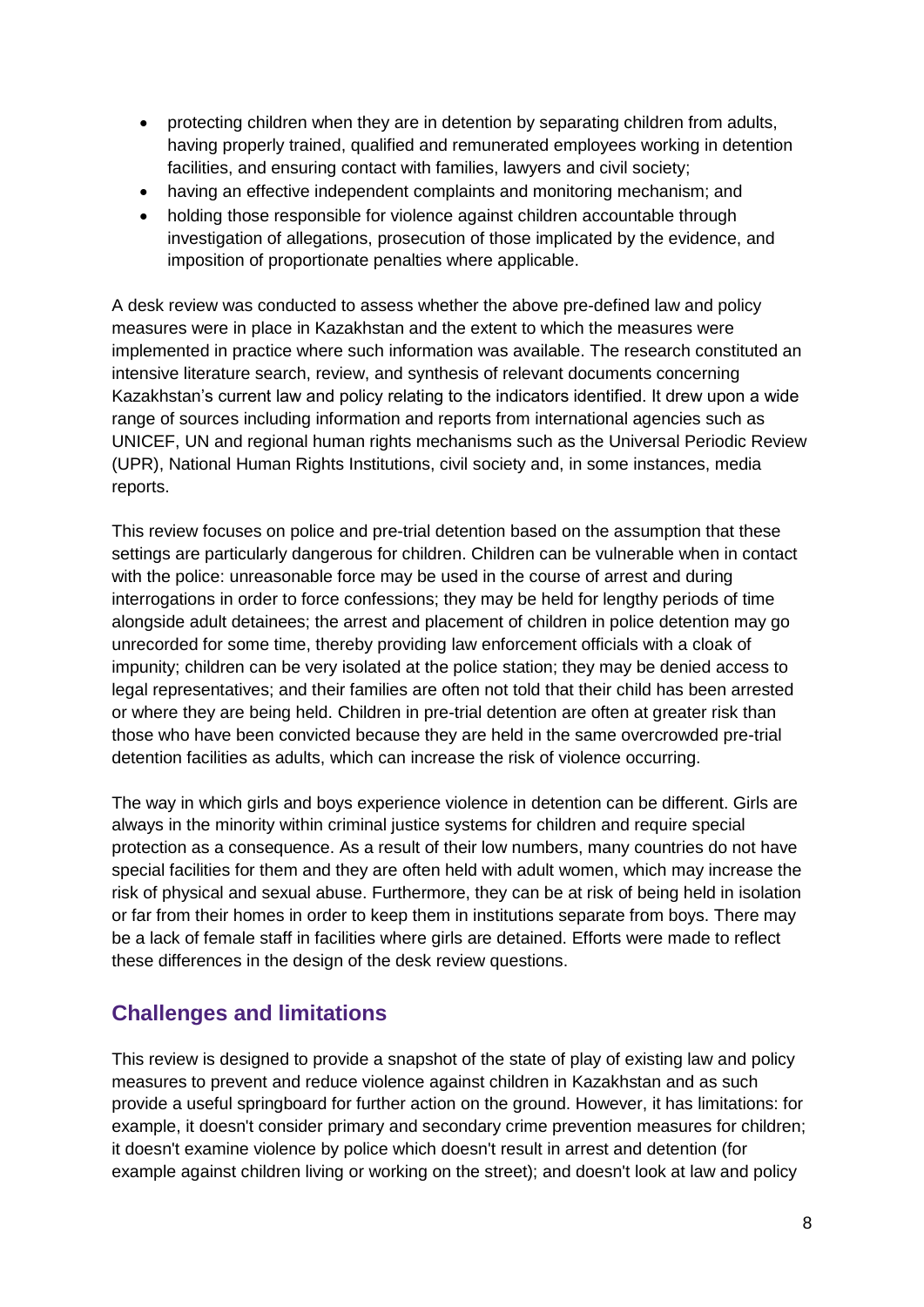in place for children who are in post-trial detention. It also does not cover administrative or immigration detention or detention of children who are held with their mothers.

This review is not original research and is therefore hampered by its reliance on secondary data sources on the issue. Although every effort was made by PRI to ensure its comprehensiveness, it is possible that key sources were not accessed. Despite these limitations, it is hoped that the report is a useful starting point for further action.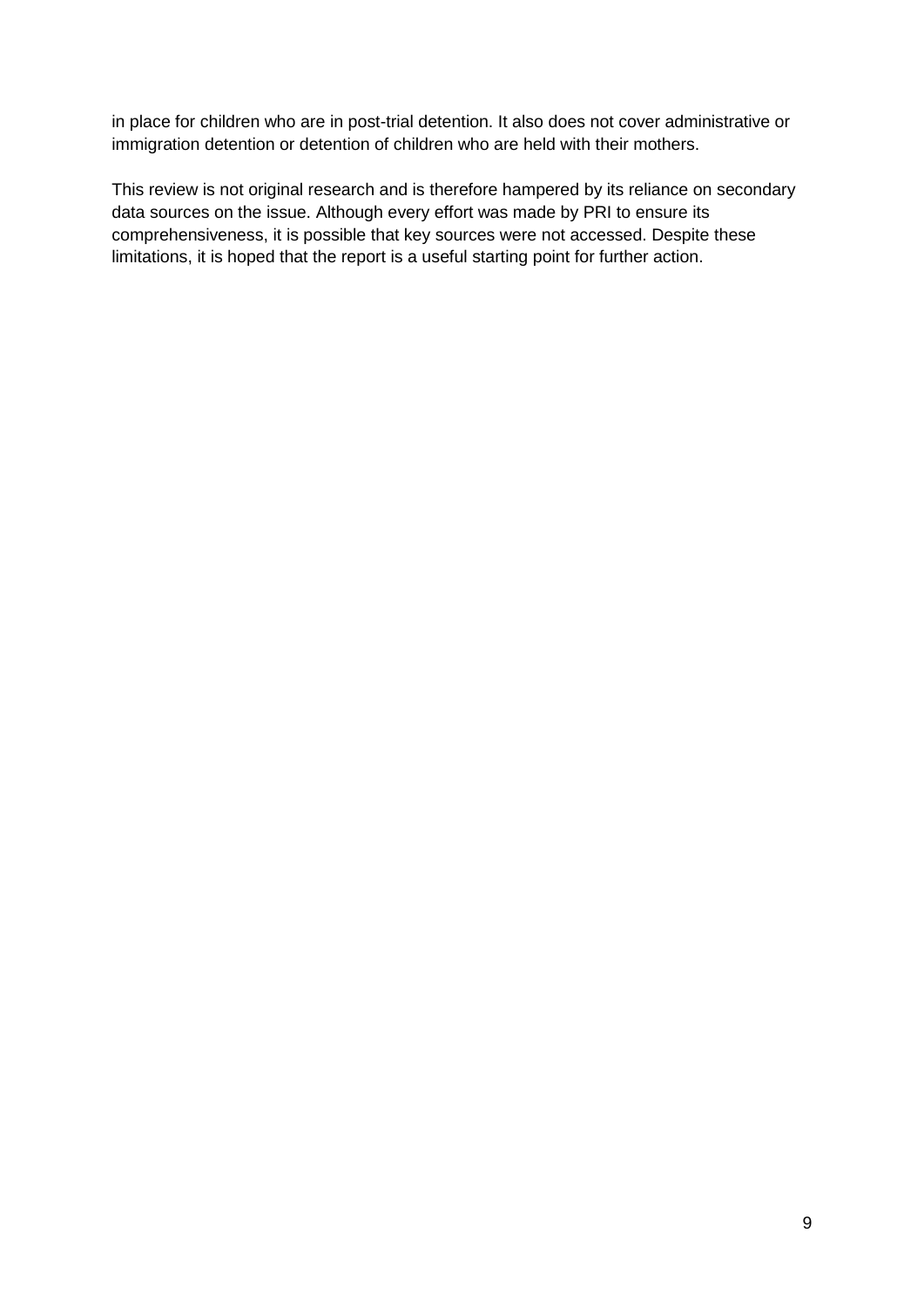# <span id="page-9-0"></span>**3. FINDINGS AND RECOMMENDATIONS**

## <span id="page-9-1"></span>**Evidence available on the issue**

## Number of children detained in police and pre-trial detention

There are no figures available regarding the number of children detained in police stations each year. The number of children in pretrial detention has declined significantly in Kazakhstan in recent years from 546 in 2007 to 86 in  $2012^{10}$  and this is testament to important reforms that have been implemented in the justice system for children to bring policy into line with international standards. According to PRI statistics received from the Prison Committee, during the last seven years there has been a strong trend for the number of children involved in criminal justice to fall.

| Number of<br>juveniles in<br>prison<br>facilities | 2005 | 2006 | 2007 | 2008 | 2009 | 2010 | 2011 | 2012 |
|---------------------------------------------------|------|------|------|------|------|------|------|------|
| <b>Pre-trial</b>                                  | 278  | 202  | 546  | 494  | 232  | 170  | 105  | 86   |
| detention                                         |      |      |      |      |      |      |      |      |
| <b>Prisons</b>                                    | 561  | 487  | 425  | 427  | 449  | 386  | 153  | 167  |
| Total                                             | 839  | 689  | 791  | 921  | 681  | 556  | 258  | 253  |

What evidence do we have of prevalence of violence against children in police and pre-trial detention?

This research did not find up-to-date secondary sources of information regarding the use of violence against children in police and pre-trial detention. However, UN reports, from before reforms were undertaken, pointed to the use of violence by police against children in conflict with the law. In 2008, the Committee against Torture found that '*law enforcement bodies sometimes use illegal investigation methods during interrogations of minors, such as threats, blackmailing and sometimes even physical abuse. Such interrogations are allegedly often conducted in the absence of the parents or teacher of the minor, although their presence is required by law. The Committee is further concerned at reports that juveniles may be held in pre-trial detention for prolonged periods and that they are often not granted the right to receive relatives during that period*<sup>11</sup>.

In 2009, the UN Special Rapporteur on Torture visited the juvenile prison in Astana and a centre for temporary isolation, adaptation and rehabilitation of minors.<sup>12</sup> He reported that practically all the children deprived of their liberty interviewed '*reported that they had been* 

<sup>-</sup> $10$  Data provided to PRI by the Prison Committee

<sup>11</sup> UN Committee Against Torture (CAT), *Concluding observations of the Committee against Torture: Kazakhstan*, 12 December 2008, CAT/C/KAZ/CO/2

<sup>&</sup>lt;sup>12</sup> Human Rights Council, *Report of the Special Rapporteur on torture and other cruel, inhuman or degrading treatment or punishment*, Manfred Nowak – Mission to Kazakhstan, A/HRC/13/39/Add.3, 2009, para 40

[http://www2.ohchr.org/english/bodies/hrcouncil/docs/13specialsession/A.HRC.13.39.Add.3\\_en.pdf](http://www2.ohchr.org/english/bodies/hrcouncil/docs/13specialsession/A.HRC.13.39.Add.3_en.pdf)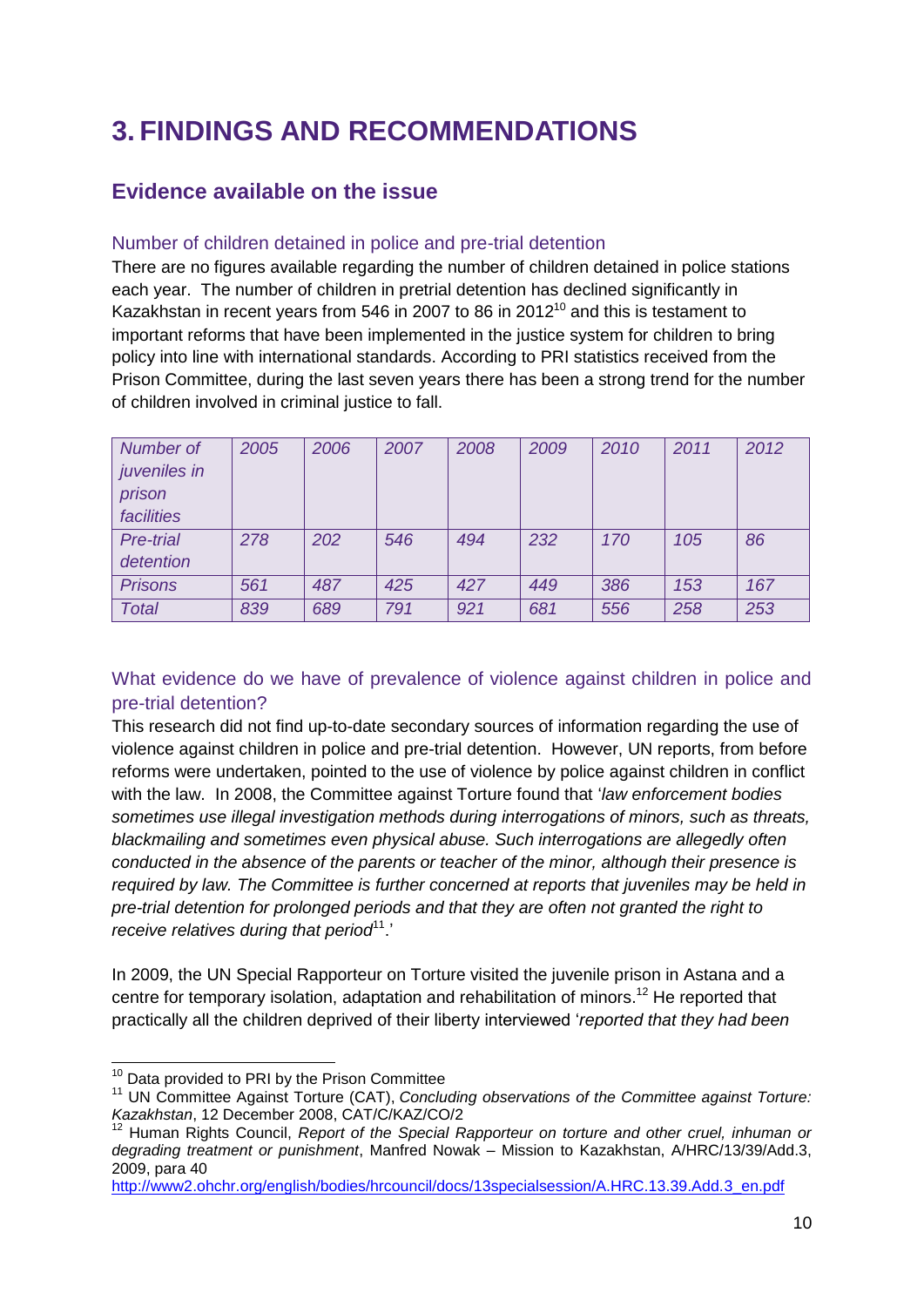*beaten by police officers with police truncheons in order to extract confessions'* while in police custody.<sup>13</sup> He concluded, based on confidential interviews with convicted juveniles, that the use of beatings by police to extract confessions was widespread.

## <span id="page-10-0"></span>**Use of detention as a last resort**

## Comprehensive law and policy on children in criminal justice

In 2008, Kazakhstan approved a Juvenile Justice System Development Concept and Plan of Action. According to UNICEF, the main components of this new system were<sup>14</sup>:

- $\rightarrow$  specialised juvenile courts throughout the national territory;
- $\rightarrow$  specialised juvenile legal offices throughout the national territory;
- $\rightarrow$  a juvenile criminal police having both preventive and investigative functions;
- $\rightarrow$  a specialised service for supervising non-custodial sentences;
- $\rightarrow$  an efficient system for the coordination of child protection institutions, including 'special schools' and 'centres for temporary isolation, adaptation and rehabilitation of minors';
- $\rightarrow$  social-psychological services in the juvenile justice system; and
- $\rightarrow$  postgraduate programmes for the training of judges and other staff of the juvenile justice system.

UNICEF reports that many components of the Plan have not been fully implemented to date but that significant and positive changes have taken place including the following.

- $\rightarrow$  Responsibility for operating the centres for temporary isolation, adaptation and rehabilitation of minors was transferred from the Ministry of Internal Affairs to the Ministry of Education and Science. New regulations were adopted, and prosecutors no longer have authority to place children in these centres.
- $\rightarrow$  Monitoring of juvenile justice by the Ombudsman has been strengthened.
- $\rightarrow$  The process of expanding the number of groups providing specialised legal services to children has begun.
- $\rightarrow$  A law authorising mediation has been adopted.<sup>15</sup>

## Minimum age of criminal responsibility

Setting the age of criminal responsibility as high as possible and no lower than 12 years (as recommended by the UN Committee on the Rights of the Child<sup>16</sup>) is an important preventive measure since it reduces the number of children in detention overall. According to Article 15 of the Criminal Code, criminal responsibility for serious crimes applies to those aged 14

<sup>-</sup><sup>13</sup> *Ibid.*

<sup>14</sup> This summary taken from UNICEF Regional Office for Central and Eastern Europe and the Commonwealth of Independent States, *Assessment of Juvenile Justice Reform Achievements in Kazakhstan*, July 2009, p7 Available at:

<http://unicef.kz/files/00000135.pdf?sid=uptqp7proqr77iar5l74s1jbj2> (Accessed on 25 February 2013)  $\frac{15}{15}$  This summary of recent changes is taken from UNICEF Regional Office for Central and Eastern Europe and the Commonwealth of Independent States, *Juvenile Justice in Central Asia, Reform Achievements and Challenges in Kazakhstan, Kyrgyzstan, Tajikistan, Turkmenistan And Uzbekistan*, April 2012, p11, Available at: [http://www.unicef.org/ceecis/UNICEF\\_JJ\\_Synthesis\\_2012\\_Web.pdf](http://www.unicef.org/ceecis/UNICEF_JJ_Synthesis_2012_Web.pdf) Accessed on 25 February 2013)

General Comment No 10, para 32.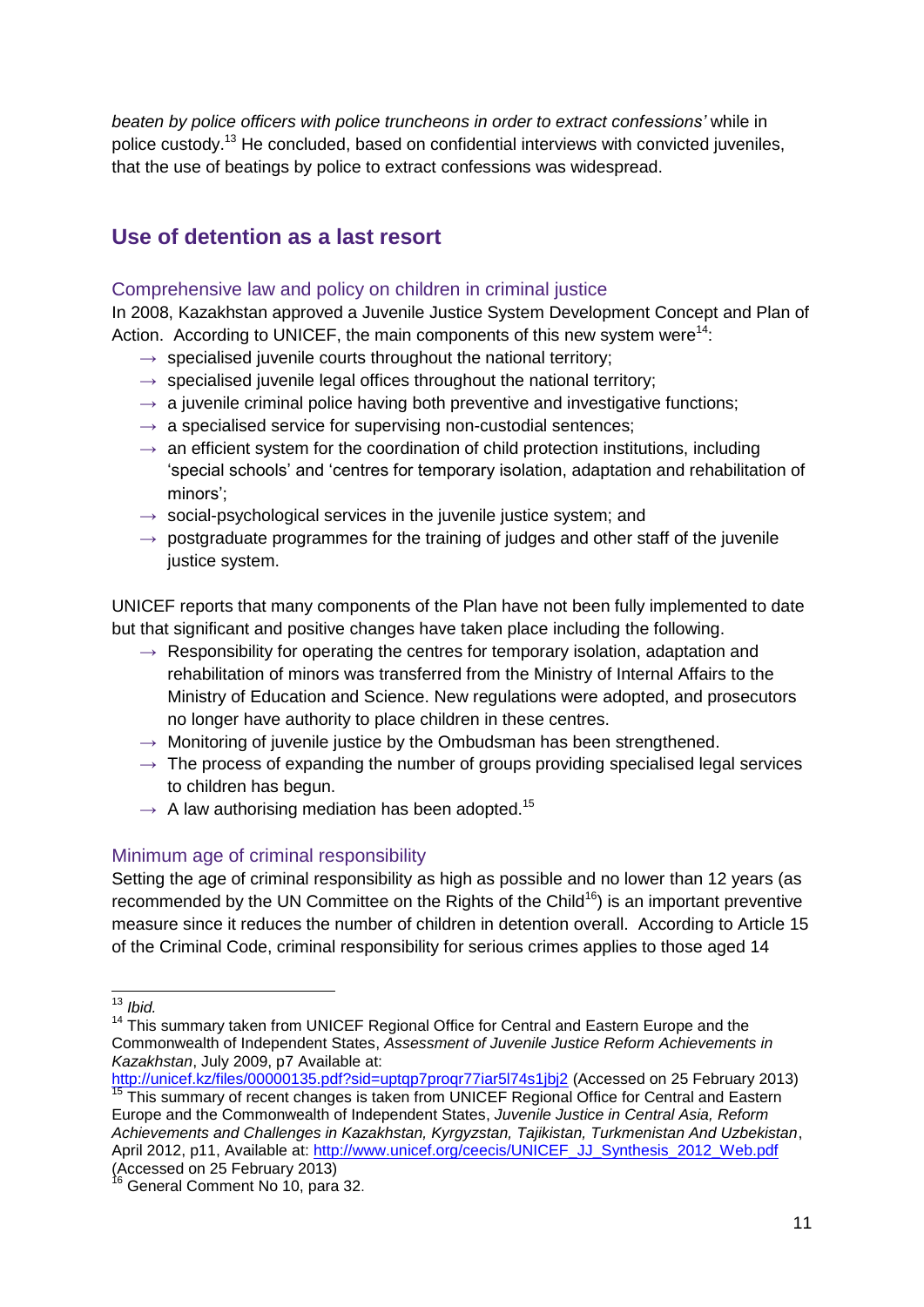years onward; for other crimes, as of 16. Twenty-one crimes are classified as serious for this purpose, ranging from terrorism, murder, rape, kidnapping and felony assault to theft and vandalism. In 2010, the Code was amended to allow children under the age of 16 to be prosecuted for theft, robbery and extortion only when aggravating circumstances, such as use of violence, are present.

#### Diversionary measures

Provided children admit their responsibility for committing an offence, diverting children away from the formal criminal justice system is an important way of ensuring they are not exposed to violence within detention settings.

There are a number of different measures that are available to be used at court-level in Kazakhstan.

- $\rightarrow$  Article 67 of the Criminal Code authorises the closure of cases without prosecution when the victim and the offender have reconciled and the victim has been compensated. It applies to minor offences and offences of 'medium gravity' committed by any person, regardless of age. UNICEF reports that additions were made to this Article in 2010 and now juvenile first time offenders may be released from liability for grave offences, provided death or serious bodily harm was not caused. Furthermore, cases may be closed on these grounds when the victim is society or the state, rather than a private individual.<sup>17</sup> Recent data from the children's court in Astana indicate that 22 per cent of the cases of accused juveniles prosecuted between 2008 and 2010 were resolved by reconciliation.<sup>18</sup>
- $\rightarrow$  A Law 'On mediation' came into force in August 2011. It authorises mediation in cases involving minor crimes and crimes of medium gravity committed by juveniles, ie. intentional crimes punishable by a prison sentence of less than five years, or crimes of negligence punishable by a prison sentence of more than five years.<sup>19</sup> An arresting office or prosecutor may allow such offenders the opportunity to participate in victim-offender mediation on a strictly voluntary basis aiming at a consensual settlement agreement. Mediation can take place before legal proceedings have begun, during the preliminary stage of criminal proceedings, or during trial. An agreement to mediate does not stay criminal proceedings, but a settlement agreement allows the prosecutor to close the case. $^{20}$

## Alternatives to pre-trial detention

Keeping children out of pre-trial detention in the first place will reduce the numbers of children exposed to violence in these settings and in practice relatively small numbers of children are held in pre-trial detention in Kazakhstan. In principle, juveniles may not be detained before trial unless accused of an offence that carries a sentence of five years of imprisonment. The pre-trial detention of a juvenile may be ordered 'in exceptional cases only, when a grave crime or felony is committed' and may not exceed six months. One of

-

 $17$  UNICEF Regional Office for Central and Eastern Europe and the Commonwealth of Independent States, *Assessment of Juvenile Justice Reform Achievements in Kazakhstan*, July 2009, p13 Available at:<http://unicef.kz/files/00000135.pdf?sid=uptqp7proqr77iar5l74s1jbj2> (Accessed on 25 February 2013)

<sup>18</sup> *Ibid.*

<sup>19</sup> *Ibid.*

<sup>20</sup> *Ibid.*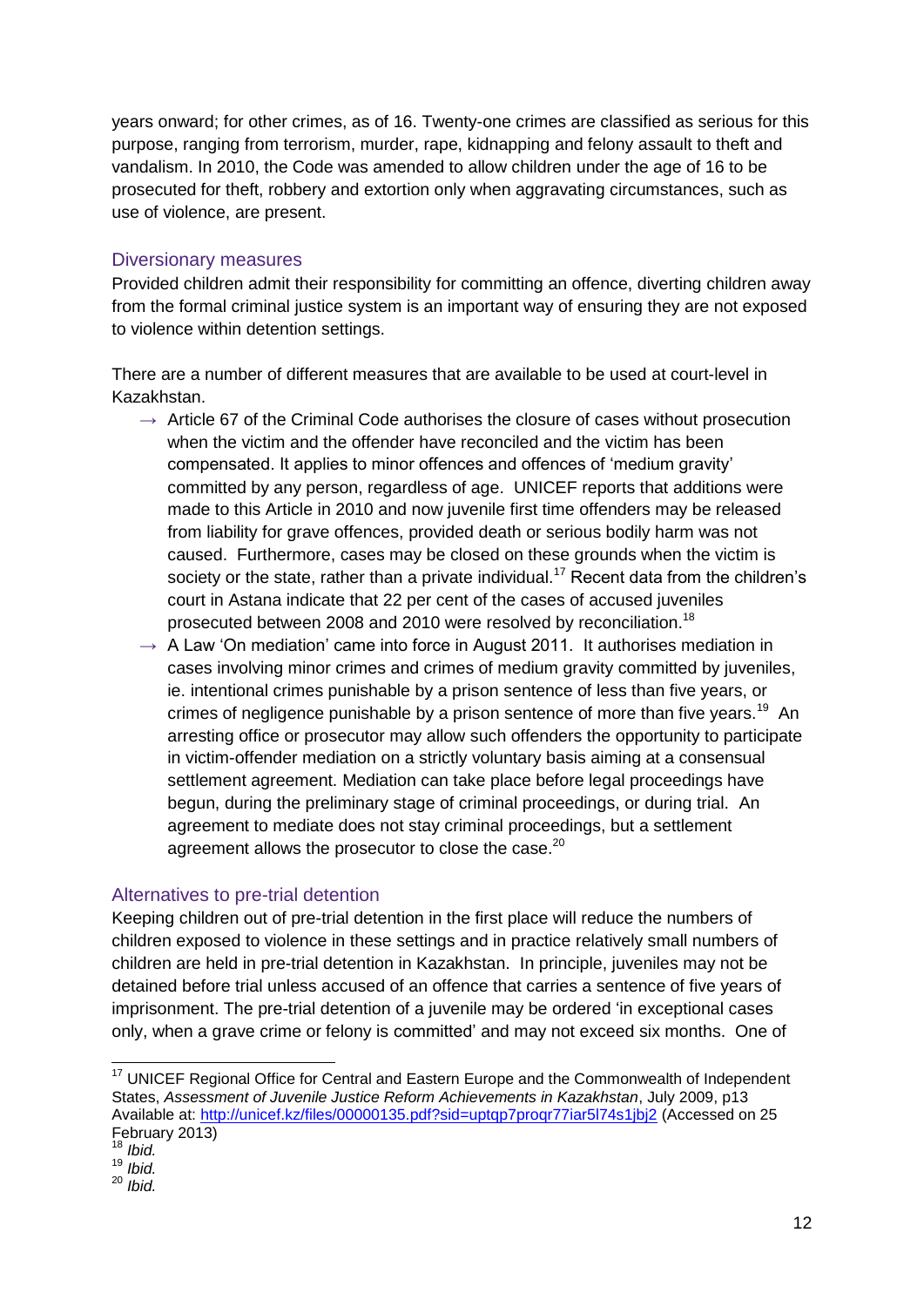the alternatives to pre-trial detention in Kazakhstan legislation for children is supervision over minors (article 147 of the Criminal Procedural Code). In 2009 this measure was used 709 times, in 2010, it was used 636 times and in 2011, 631 times.

## **RECOMMENDATION TO ENSURE DETENTION IS USED AS A LAST RESORT**

 $\rightarrow$  Kazakhstan should continue to implement a range of pre-trial diversion measures and alternatives to pre-trial detention including supervision and mediation.

# <span id="page-12-0"></span>**Limiting the time children are held in police and pre-trial detention**

## Limiting time in police detention

The UN Committee on the Rights of the Child has indicated in General Comment No 10 that no child should be detained by the police for more than 24 hours without a judicial order. The longer the period spent in police custody without the knowledge of the court system and possibly without the knowledge of family or guardian, the greater the risk of violence taking place. In Kazakhstan, an individual may be kept in custody by the police for questioning without a court order for 72 hours, regardless of his/her age. After 72 hours, deprivation of liberty must be authorised by a court. This standard applies to juveniles and adults alike. This law far exceeds the suggested limit of 24 hours.

## Limiting time in pre-trial detention

International guidelines require that the maximum time spent in pre-trial detention should be no longer than six months. Enforcing time limits will ensure that the numbers of children in pre-trial detention are reduced and therefore the risk of violence is lessened. Detention should be reviewed at least every 14 days. Information on the length of trials in Kazakhstan regarding children in practice is not available although UNICEF suggests that it seems likely that most cases of accused juveniles are adjudicated within six months. $^{21}$ 

## **RECOMMENDATIONS TO LIMIT TIME CHILDREN ARE HELD IN DETENTION**

- $\rightarrow$  The time limit for detaining a child in police custody must be reduced from 72 hours to 24 hours for all children under the age of 18 years, in line with the recommendations of the Committee on the Rights of the Child.
- $\rightarrow$  The maximum time limit for children to be detained in pre-trial detention should be no more than six months regardless of the severity of the alleged offence.

<sup>-</sup> $21$  UNICEF Regional Office for Central and Eastern Europe and the Commonwealth of Independent States, *Assessment of Juvenile Justice Reform Achievements in Kazakhstan*, July 2009, p14. Available at:<http://unicef.kz/files/00000135.pdf?sid=uptqp7proqr77iar5l74s1jbj2> (Accessed on 25 February 2013)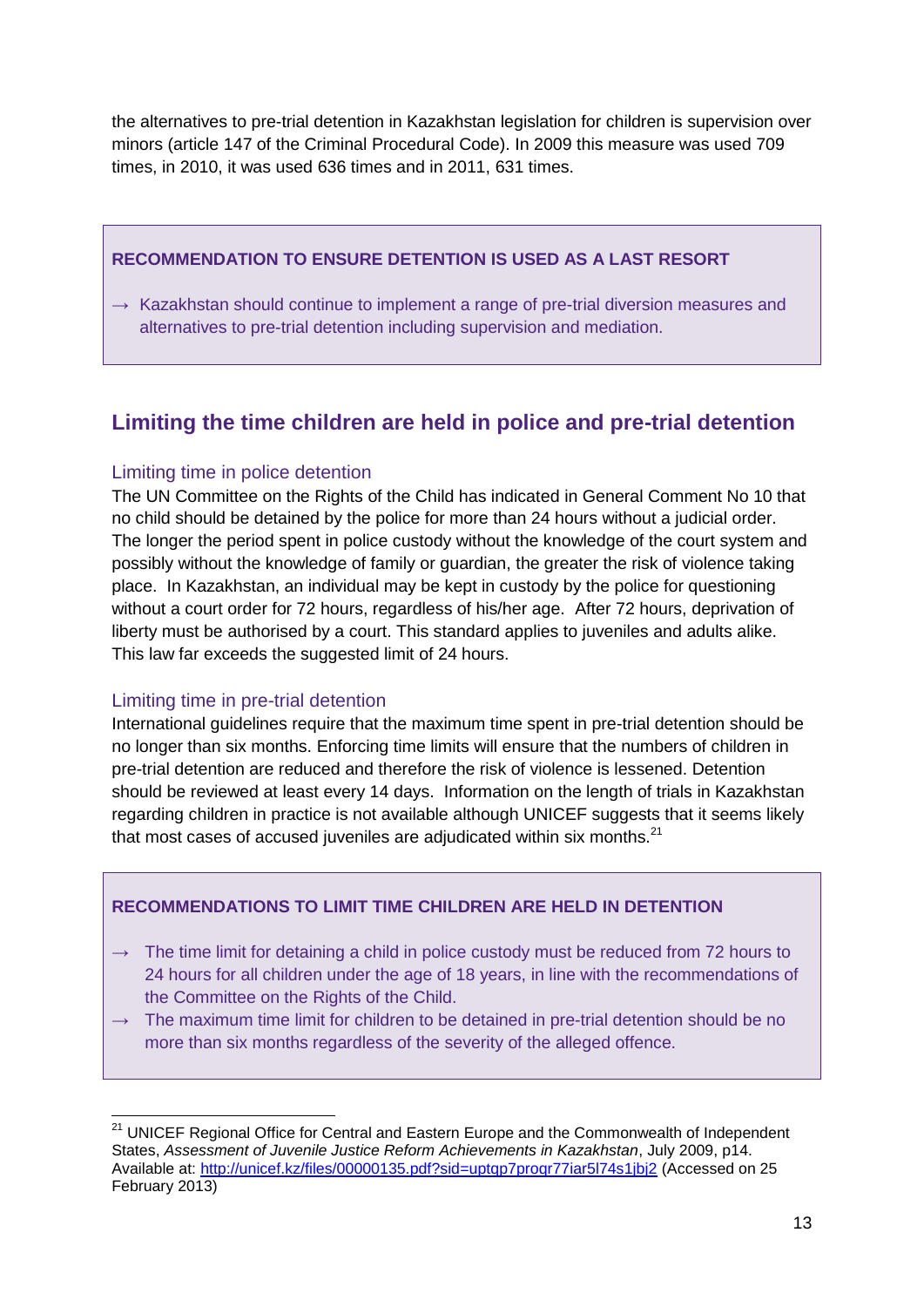## <span id="page-13-0"></span>**Prevention measures at the police station**

#### Proper registering of detainees within a time limit

Registering detainees is an important preventive measure since it establishes that the police station has responsibility and is accountable for the treatment of a child detainee. In Kazakhstan, this should happen; however, in 2009, the Special Rapporteur on Torture reported that this safeguard was respected only formally and that beatings of minors by the police with fists and police truncheons upon apprehension were common, mostly before detention was formally recorded.<sup>22</sup>

#### Specialist police officers to deal with children

International standards $^{23}$  encourage specialisation within the police to deal with child offenders and that a child should be referred to the relevant specialised officer as soon as possible following arrest. In Almaty and Astana, teams of specialised police investigators have been established to investigate crimes committed by juveniles, as well as crimes against children. A recent Ministerial Order calls for such teams to be established throughout the country.

#### Separation from adults during police detention

This is a vital protective mechanism and the international instruments are clear on the importance of separation of children from adults. UNICEF reports that in some police stations in Kazakhstan, a special room has been set aside for the questioning of children taken into custody but this is not routine practice. $24$ 

#### Presence of lawyers, parents and others during questioning

Article 37 (d) of the CRC requires states to provide children with 'prompt access to legal and other appropriate assistance'. The UN Principles and Guidelines on Access to Legal Aid in Criminal Justice Systems assert that states should establish child-friendly legal aid systems that 'enable children, who are arrested, deprived of personal liberty, suspected or charged with a crime, to contact their parents/guardians at once and to prohibit any interview in the absence of a parent/guardian, and lawyer or other legal aid provider'. Such contact with the outside world can be a vital preventive mechanism and can also be an opportunity for children to report violence.

In Kazakhstan, when the suspect is under age 18, a parent or other responsible guardian must be notified within 12 hours of arrest. The presence of an attorney is obligatory from the moment he/she is taken into custody or accused, and during any interrogation as a suspect or accused. Children and juveniles may not be interrogated for more than two hours at a time or more than four hours a day, nor at night. $25$ 

-

<sup>&</sup>lt;sup>22</sup> Human Rights Council, *Report of the Special Rapporteur on torture and other cruel, inhuman or degrading treatment or punishment*, Manfred Nowak – Mission to Kazakhstan, A/HRC/13/39/Add.3, 2009, para 40.

<sup>23</sup> Beijing Rule 12.1; Riyadh Guideline 58.

<sup>24</sup> UNICEF Regional Office for Central and Eastern Europe and the Commonwealth of Independent States, *Assessment of Juvenile Justice Reform Achievements in Kazakhstan*, July 2009, p16 <sup>25</sup> UNICEF Regional Office for Central and Eastern Europe and the Commonwealth of Independent States, *Juvenile Justice in Central Asia, Reform Achievements and Challenges in Kazakhstan,*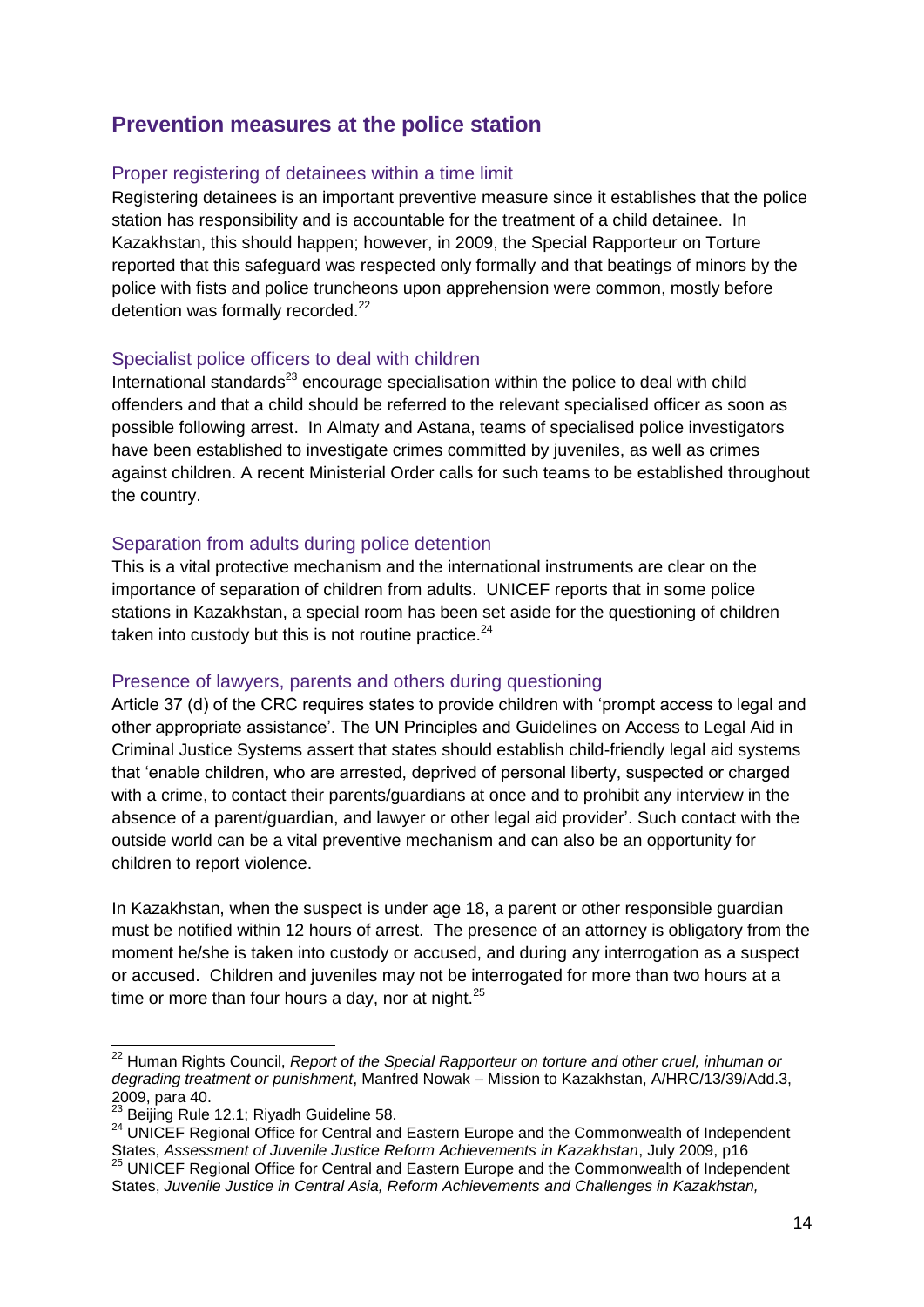## **RECOMMENDATIONS TO PREVENT VIOLENCE AT THE POLICE STATION**

- $\rightarrow$  Proper procedures for registering children and admissions at the police station should be developed and implemented.
- $\rightarrow$  Amendments to legislation should be made that explicitly require the separation of children and adults at all points of detention or deprivation of liberty (including during transportation to court/other facilities), including police and pre-trial detention.
- $\rightarrow$  Policy and regulations should be developed that require the presence of legal assistance and the mandatory presence of a parent/guardian/legal representative/appropriate adult during the interrogation of a child at a police station.
- $\rightarrow$  Provisions in the Juvenile Justice System Development Concept approved by Presidential Decree on 18 August 2008 regarding specialised police officers should be implemented nationally.

## <span id="page-14-0"></span>**Prevention measures during court proceedings**

## Support from social workers/probation officers to identify alternatives to pre-trial detention

This is not currently the practice in Kazakhstan.

## Provision of legal assistance during court proceedings

In Kazakhstan, children have the right to be represented by defence counsel, including the right to free legal assistance if necessary. Although the right to free legal assistance is recognised, the fees paid to lawyers appointed to assist poor offenders are low and the quality of the services provided by lawyers who are not specialised is often inadequate. In Almaty and Astana, specialised groups of lawyers defend juvenile suspects and accused juveniles who are not represented by a private lawyer. $^{26}$ 

## Exclusion of evidence obtained through torture or threats

Courts which allow evidence that has been obtained through torture or threats add to the problems of impunity that make these practices so common in the investigation phase of the juvenile justice system. Article 77(9) of the Constitution and Article 116(1)(1) of the Criminal Code outlaw the use of evidence obtained under torture in judicial proceedings. In 2008, the Committee against Torture referred to reports that judges often ignore the complaints of torture and ill-treatment, do not order independent medical investigations, and often proceed

 $\overline{a}$ *Kyrgyzstan, Tajikistan, Turkmenistan and Uzbekistan*, April 2012, p12. Available at: [http://www.unicef.org/ceecis/UNICEF\\_JJ\\_Synthesis\\_2012\\_Web.pdf](http://www.unicef.org/ceecis/UNICEF_JJ_Synthesis_2012_Web.pdf) (Accessed on 25 February 2013)  $26$  UNICEF Regional Office for Central and Eastern Europe and the Commonwealth of Independent States, *Juvenile Justice in Central Asia, Reform Achievements and Challenges in Kazakhstan, Kyrgyzstan, Tajikistan, Turkmenistan and Uzbekistan*, April 2012, p14. Available at: [http://www.unicef.org/ceecis/UNICEF\\_JJ\\_Synthesis\\_2012\\_Web.pdf](http://www.unicef.org/ceecis/UNICEF_JJ_Synthesis_2012_Web.pdf) (Accessed on 25 February 2013)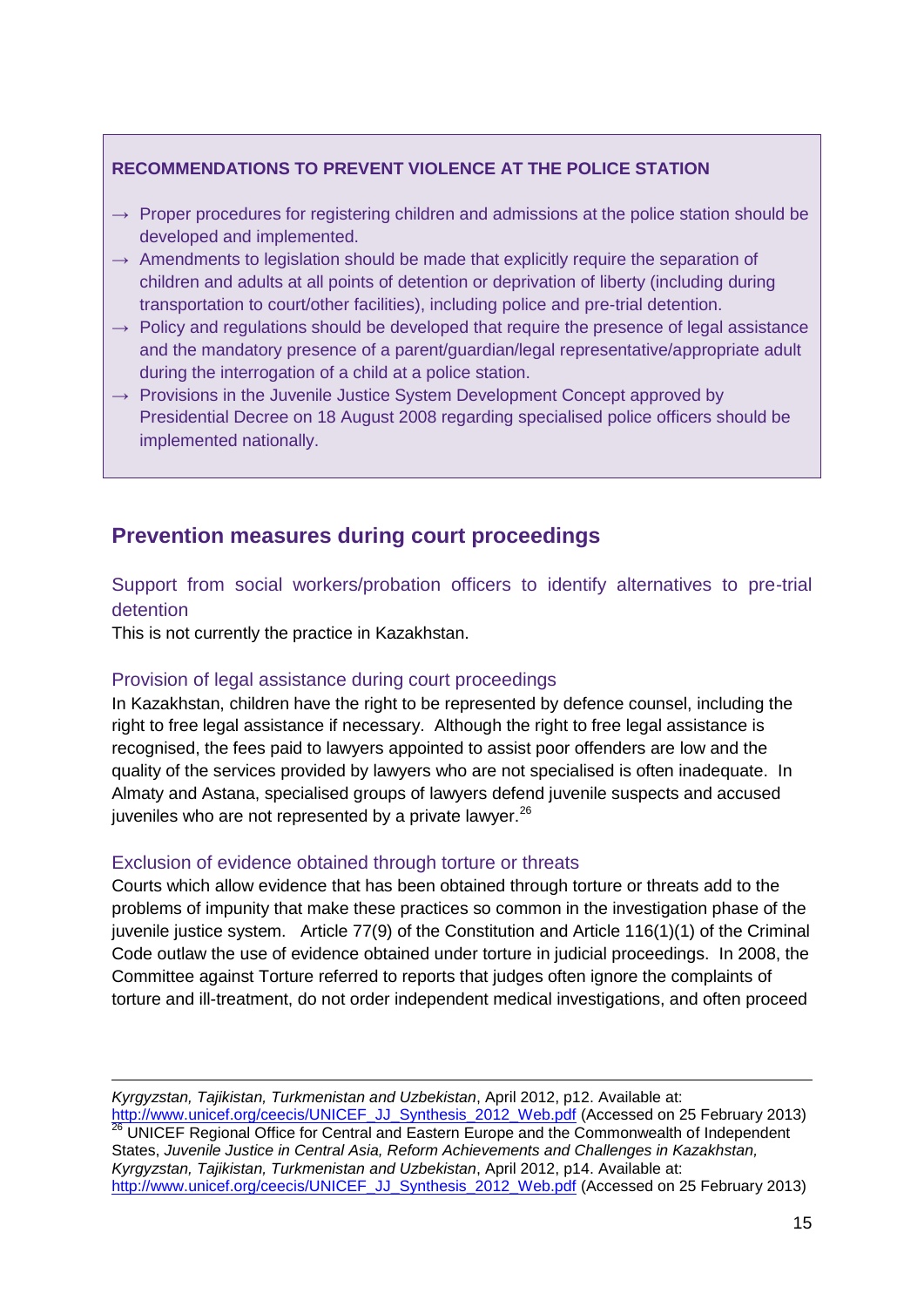with the trials, therefore not respecting the principle of non-admissibility of such evidence in every instance.<sup>27</sup>

## **RECOMMENDATIONS FOR COURTS**

- $\rightarrow$  Courts must be supported in their decision making by social workers, probation officers or other suitable persons who can liaise with family and community and identify community based alternatives to pre-trial detention.
- $\rightarrow$  Clear legal provisions should be adopted that prescribe measures that should be taken by courts if evidence appears to have been obtained through torture or ill-treatment.

## <span id="page-15-0"></span>**Prevention measures in pre-trial detention facilities**

#### Separation from adults in pre-trial detention

This is a vital protective mechanism and the international instruments are clear on the importance of separation of children from adults. It was difficult to obtain up to date information on this issue during this desk review. A report on conditions in an isolator in Astana prepared by UNICEF staff in 2009 indicated that the four male juveniles confined there at the time of the visit were housed in a separate cell but on a floor where there were cells for adults. The centre has facilities for men and women, but no adolescent girls were detained there at the time of the visit. As there was no separate area outside the cell, either indoors or outdoors, reserved for the use of juvenile detainees, they were confined in their cell for most of the day. $^{28}$ 

## Regular visits by parents/guardians/family members and others

The situation for pre-trial detainees is not clear, however, for convicted children, the Special Rapporteur on Torture reports that there are extensive restrictions on family visits (the norm was three two-day visits and three short-term visits a year).<sup>29</sup>

## Procedural rules regarding searches of children which respect their privacy and dignity

If children are to be searched then international standards state that this should be conducted by an officer of the same sex as the child and should be conducted in a way that does not humiliate, or degrade the humanity and dignity of a child. In Kazakhstan, the internal regulations of remand centres issued by the Ministry of Internal Affairs specify that searches should be carried out by an officer of the same sex.

<sup>-</sup><sup>27</sup> UN Committee Against Torture (CAT), *Concluding observations of the Committee against Torture: Kazakhstan*, 12 December 2008, CAT/C/KAZ/CO/2, para 29.

<sup>&</sup>lt;sup>28</sup> Study cited in UNICEF Regional Office for Central and Eastern Europe and the Commonwealth of Independent States, *Juvenile Justice in Central Asia, Reform Achievements and Challenges in Kazakhstan, Kyrgyzstan, Tajikistan, Turkmenistan and Uzbekistan*, April 2012, p12.

<sup>&</sup>lt;sup>9</sup> Human Rights Council, *Report of the Special Rapporteur on torture and other cruel, inhuman or degrading treatment or punishment*, Manfred Nowak – Mission to Kazakhstan, A/HRC/13/39/Add.3, 2009, Para 42.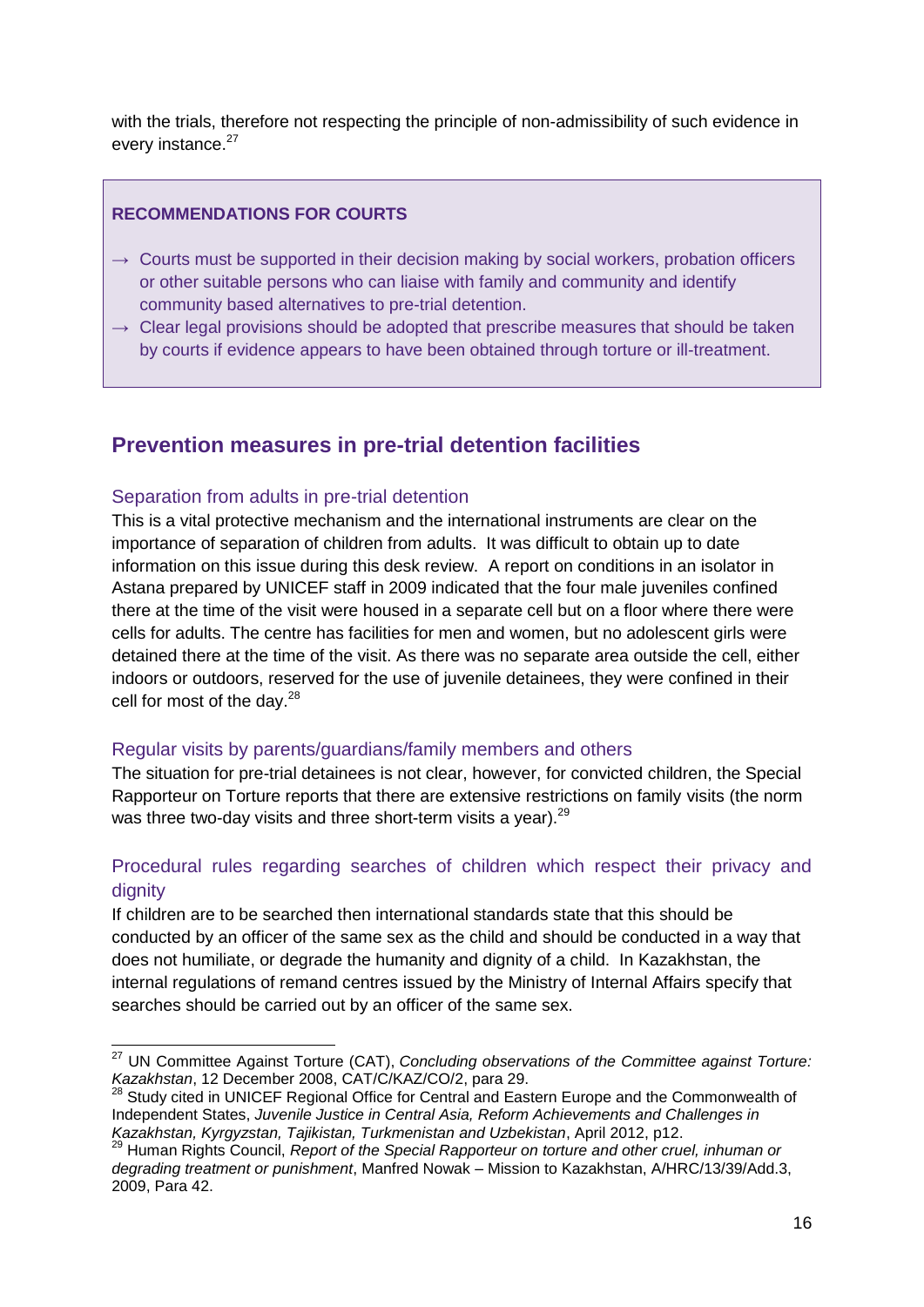#### Appropriately qualified, trained and remunerated staff

According to the UN Study: 'Unqualified and poorly remunerated staff are widely recognised as a key factor linked to violence within institutions.' The status of staff in Kazakhstan remains low although the Juvenile Justice System Development Concept calls for the provision of social-psychological services in the juvenile justice system; and postgraduate programmes for the training of judges and other staff of the juvenile justice system.

## Implementation of a clear child protection policy in place with step-by-step procedures on how allegations and disclosures of violence are to be handled by institutions

Institutions where children are detained in Kazakhstan do not have a clear overarching child protection policy that includes a clear statement that every child has the right to be protected from all forms of violence, abuse, neglect and exploitation, and that it is the duty of every police officer and detention facility employee to ensure that children are so protected and where everyone has a duty to immediately report any concerns, suspicions or disclosures to the appropriate authorities.

## **RECOMMENDATIONS TO REDUCE VIOLENCE IN PRE-TRIAL DETENTION**

- $\rightarrow$  Amendments to legislation should be made that explicitly require the separation of boys and girls from adults at all points of detention or deprivation of liberty (including during transportation to court or other facilities), including police and pre-trial detention.
- $\rightarrow$  Regulations relating to visits by parents, family members and others to children in detention should be developed taking into account the following issues:
	- The Havana Rules state that visits should occur 'in principle once a week and not less than once a month'.<sup>30</sup>
	- Children should have access to appropriate facilities to maintain contact with relatives and significant others such as comfortable private space to conduct visits.
	- Children should be placed in a facility that is as close as possible to the place of residence of his or her family.<sup>31</sup> To ensure that children are able to be placed near their families, the Havana Rules encourage States to decentralise institutions.<sup>32</sup>
	- Children should be provided with help in communicating with their families and their right to privacy should be respected.<sup>33</sup>
	- Children should be allowed to communicate with other persons or representatives of reputable outside organisations who can help to expand the range of activities and support that the child can access while detained, supporting their development and encouraging their reintegration into society.

 $\rightarrow$  Specific regulations must be drawn up and implemented concerning the use of

<sup>-</sup><sup>30</sup> Havana Rules, Rule 60.

<sup>&</sup>lt;sup>31</sup> General Comment No 10, para 60.

<sup>&</sup>lt;sup>32</sup> Havana Rules, Rule 30.

<sup>&</sup>lt;sup>33</sup> Havana Rules, Rule 61 and 87(e).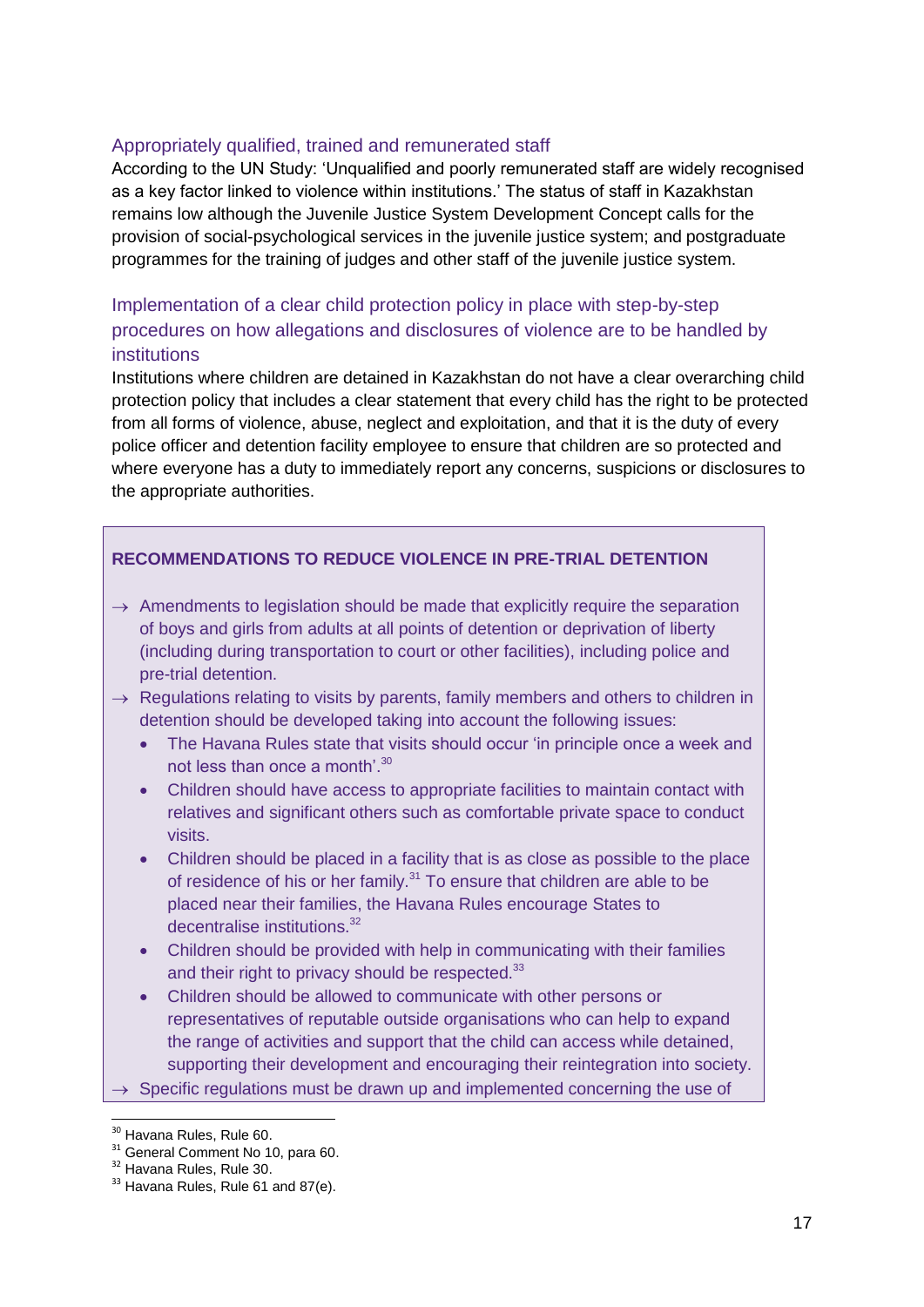disciplinary measures in all detention facilities where children are held. This must be in line with the Havana Rules and in particular must prohibit corporal punishment, solitary confinement and restriction or denial of contact with family members. These regulations must be known about by children and staff.

- $\rightarrow$  Staff should be carefully selected, undergo criminal record checks, receive appropriate training and necessary supervision, be fully qualified, and receive adequate wages.
- $\rightarrow$  Staff must be trained in child rights and non-violent disciplinary measures.
- $\rightarrow$  Efforts should be made to improve the status of individuals working with children in detention to ensure high-calibre employees.
- $\rightarrow$  They must be trained to immediately report any concerns, suspicions or disclosures of violence against children to the appropriate authorities.
- $\rightarrow$  A clear child protection policy should be established as part of the national Juvenile Justice Action Plan, which includes step-by-step procedures on how allegations and disclosures of violence are to be handled by institutions.
- $\rightarrow$  The Juvenile Justice System Development Concept should be implemented with specific emphasis on the training of staff working within the juvenile justice system.

## <span id="page-17-0"></span>**Independent monitoring of police and pre-trial detention facilities**

According to the UN Standard Minimum Rules for the Protection of Juveniles Deprived of their Liberty, duly constituted authorities independent from the institution should undertake inspections on a regular basis, with unannounced inspections on their own initiative. Such inspections can play an important role in preventing violence as well as providing avenues for children to bring violence to the authority's attention. Independent monitoring mechanisms should have the following characteristics and powers:

- $\rightarrow$  Independent (meaning not part of the administration of the detention facility)
- $\rightarrow$  Well qualified teams of inspectors that include medically trained inspectors as part of the team
- $\rightarrow$  Inclusion of women as part of inspection team particularly where detention facilities are being inspected which hold girls and women
- $\rightarrow$  Regular visits
- $\rightarrow$  Liberty to make unannounced visits
- $\rightarrow$  Access to all places under a state's jurisdiction where children are deprived of their liberty
- $\rightarrow$  Access to all information and records about the treatment and conditions of detention
- $\rightarrow$  Access to conduct interviews with children in detention on a confidential basis
- $\rightarrow$  Liberty to choose which detention facilities they visit and which children to interview
- $\rightarrow$  Access to all employees of a detention facility where children are held
- $\rightarrow$  Reports of inspectors must be made available publicly
- $\rightarrow$  Systematic follow-up to reports
- $\rightarrow$  Ability to follow up allegations of abuse or violence.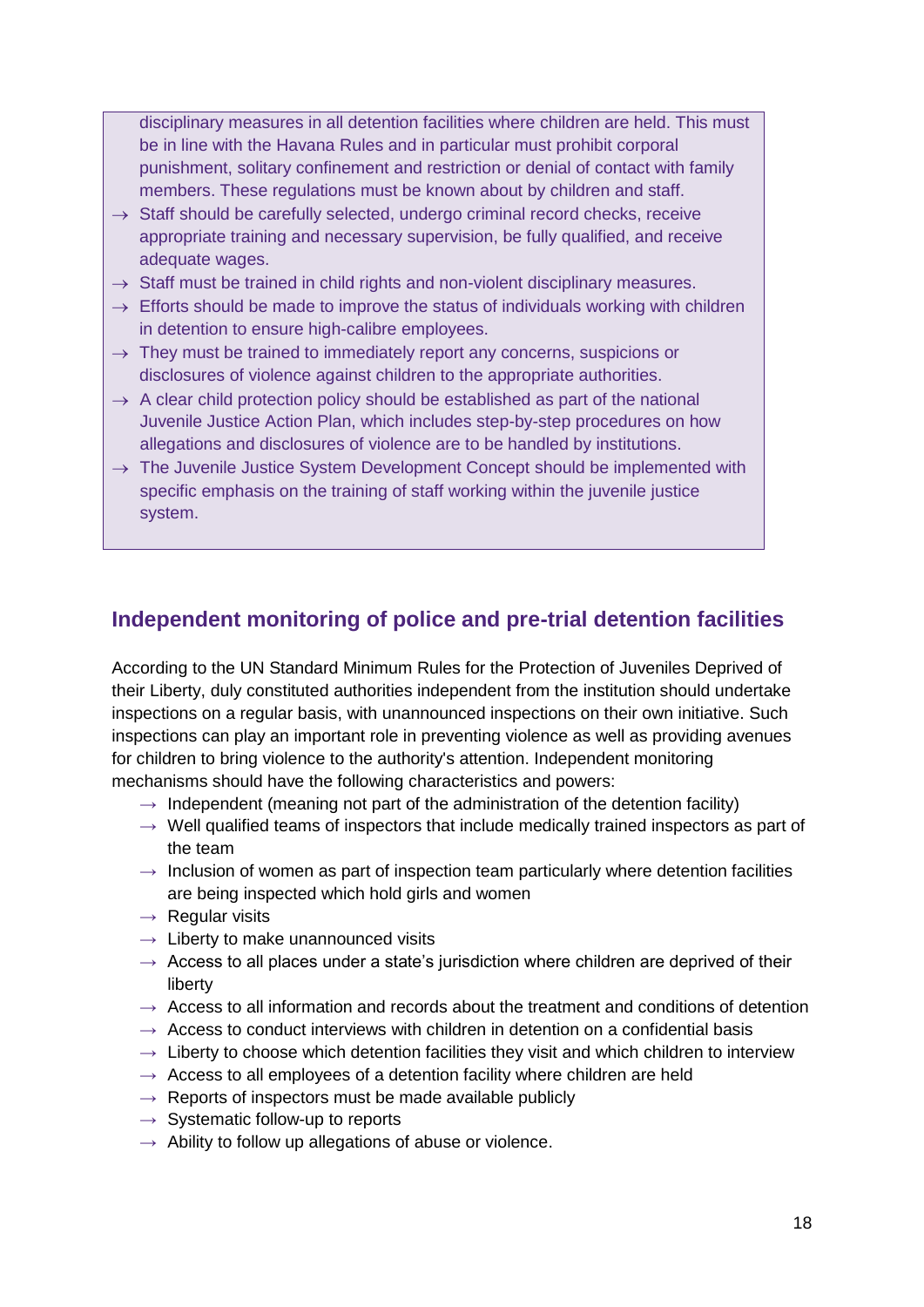## Relevant international and regional human rights instruments ratified and cooperation with UN special procedures

Kazakhstan has ratified the ICCPR, CAT, OPCAT and the CRC and has received visits from the Special Rapporteur on the independence of judges and lawyers (11 to 17 June 2004) and the Special Rapporteur on torture and other cruel, inhuman or degrading treatment or punishment (5 to 14 May 2009). In July 2009, Kazakhstan extended a standing invitation to all UN Special Procedures.

## System guaranteeing regular independent inspection of places of detention

There are a variety of different bodies that have a mandate to inspect places of detention where children are held in Kazakhstan and these are highlighted below.

## **Commissions on Juvenile Affairs and Protection of Minors**

These are collegial bodies that operate under regional and local governments. They have a broad mandate that includes the inspection of residential facilities for child offenders but they do not monitor the detention of children at police stations. Their reports are not made public and their work is not transparent so it is difficult to assess their effectiveness.

## **Public Monitoring Commissions**

These have been in existence in all regions of Kazakhstan since 2005 and they have the right to monitor pre-trial detention facilities including those where children are held. The Penal Executive Code states that the Commissions can have access to all prisons in their region. At present each Commission is working independently although there are plans to establish a Coordinative Council of Public Monitoring Commissions, which would be known as KSONK.

There are currently 13 public monitoring commissions in Kazakhstan, with each group including human rights defenders, journalists, lawyers and academics. They usually visit one prison or pre-trial detention facility a month but do not visit police stations. They have confidential access to inmates but there are concerns about a lack of protection from reprisals for those inmates who meet and talk to them. Their visits are announced in advance and their reports are published publicly. They do not monitor the situation of children separately.

## **Civil society**

In 2011, the Human Rights Ombudsman, UNICEF and PRI signed a Memorandum of Understanding to train civil society organisations to monitor the situation of children in closed facilities, including detention and correctional facilities for juveniles, and educational facilities for offenders and children at risk. To date, 16 NGOs have been trained and have conducted monitoring visits although not to children detained in police stations.

## **National Human Rights Council**

In law both the Presidential Human Rights Commission and the Office of the Ombudsman have the right to unimpeded, unlimited and unannounced access to all detention facilities. However, both institutions lack adequate resources. Shortages of staff and the absence of regional offices seriously impede regular inspections and follow-up visits. Furthermore, the National Human Rights Council has only received a 'B' accreditation by the ICC Sub-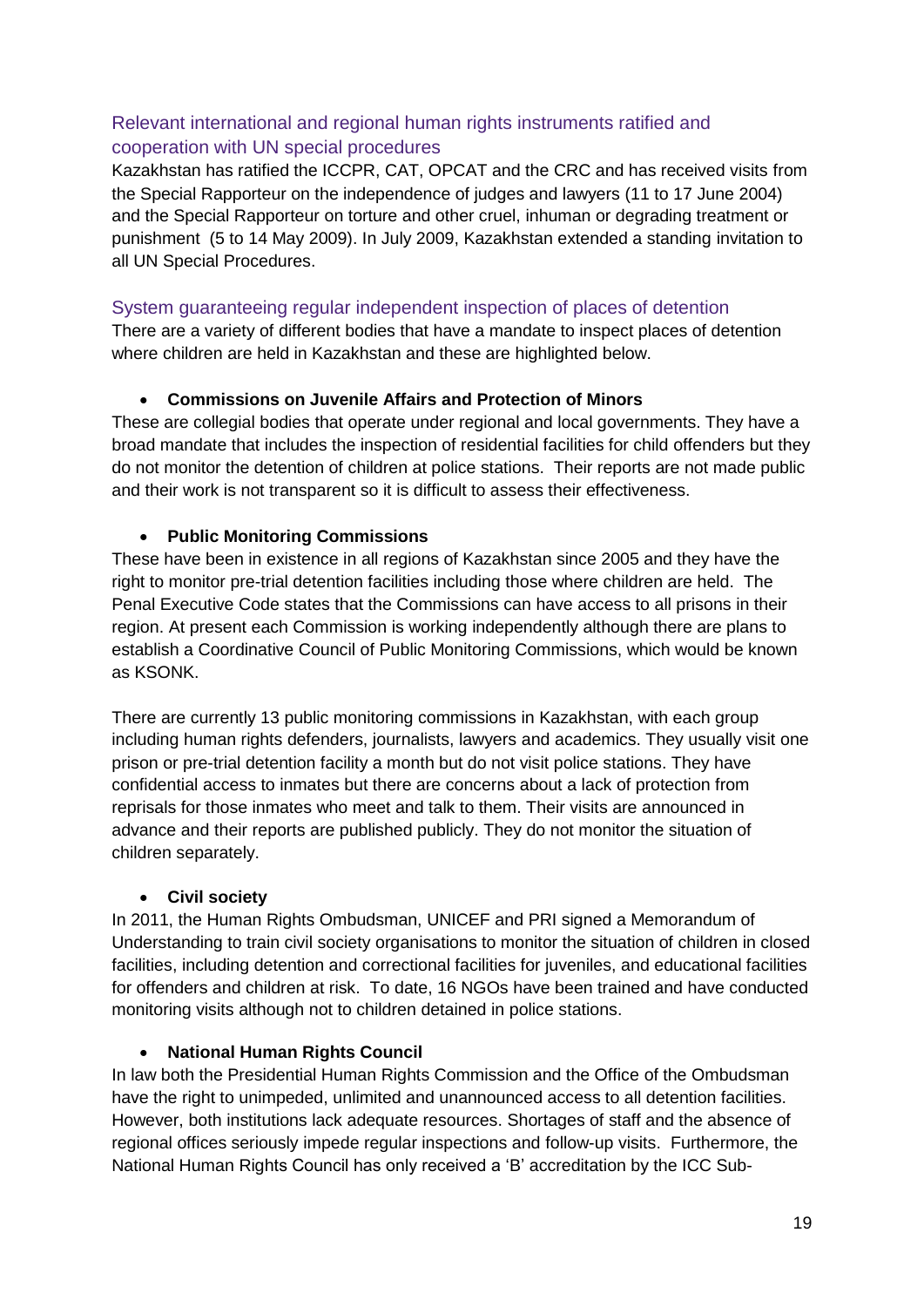Committee on Accreditation.<sup>34</sup> This is because of concerns about lack of independence. The National Human Rights Council does monitor prison and pre-trial facilities but not children held in police stations. They prepare recommendations which are communicated to responsible ministers but there is not clear information available regarding their overall effectiveness nor whether these recommendations are implemented.

#### **Forthcoming - the National Preventative Mechanism (NPM)**

Kazakhstan ratified the Optional Protocol to the UN Convention against Torture in 2008 with a declaration under Article 24 (OPCAT) postponing the establishment of its NPM for a few years. However, discussions have been on-going in the country since the ratification on how to better implement the human rights treaty. Several NPM proposals have been discussed, including making use of existing structures which monitor places of detention. Currently Parliament is considering the draft law on NPM and debating the issue of including juvenile facilities within its mandate. The model to be used is described as 'Ombudsman plus' which means that the Office of the Ombudsperson is designated as the NPM but carries out their function in conjunction with civil society. The current draft law has no specific recommendations regarding children. In other countries, the creation of the NPM has meant that other forms of public oversight in places of detention have disappeared and it is vital that other monitoring bodies such as the Public Monitoring Commissions continue to complement and supplement the work of the NPM.

## **RECOMMENDATIONS REGARDING INDEPENDENT INSPECTIONS**

In theory, each of the above mechanisms can provide different perspectives and insight and complement each other. However, the special status of children in detention demands either a separate monitoring body or special arrangements within an existing body to reflect the specific nature and gravity of rights violations they experience and in Kazakhstan there is no one body with this specialised expertise. Kazakhstan needs to develop a stand-alone mechanism for children or to integrate the monitoring of children in an existing mechanism. Such a mechanism will need to have employees who are knowledgeable and experienced in children's rights and who have the necessary profile, powers and duties.

No one mechanism in Kazakhstan has the mandate to monitor the conditions and treatment of children held in police stations. Kazakhstan must ensure that all child facilities, including police stations, are explicitly included in the mandate of the forthcoming NPM and that other monitoring bodies monitor all places of detention where children are deprived of their liberty including police stations.

-

<sup>&</sup>lt;sup>34</sup> International Coordinating Committee of National Institutions for the Promotion and Protection of Human Rights, *Report and Recommendations of the Sub-Committee on Accreditation*, March 2012. [http://nhri.ohchr.org/EN/AboutUs/ICCAccreditation/Documents/SCA%20MARCH%202012%20FINAL](http://nhri.ohchr.org/EN/AboutUs/ICCAccreditation/Documents/SCA%20MARCH%202012%20FINAL%20REPORT%20ENG%20WITH%20ANNEXURES.pdf) [%20REPORT%20ENG%20WITH%20ANNEXURES.pdf](http://nhri.ohchr.org/EN/AboutUs/ICCAccreditation/Documents/SCA%20MARCH%202012%20FINAL%20REPORT%20ENG%20WITH%20ANNEXURES.pdf) (Accessed on 25 February 2013)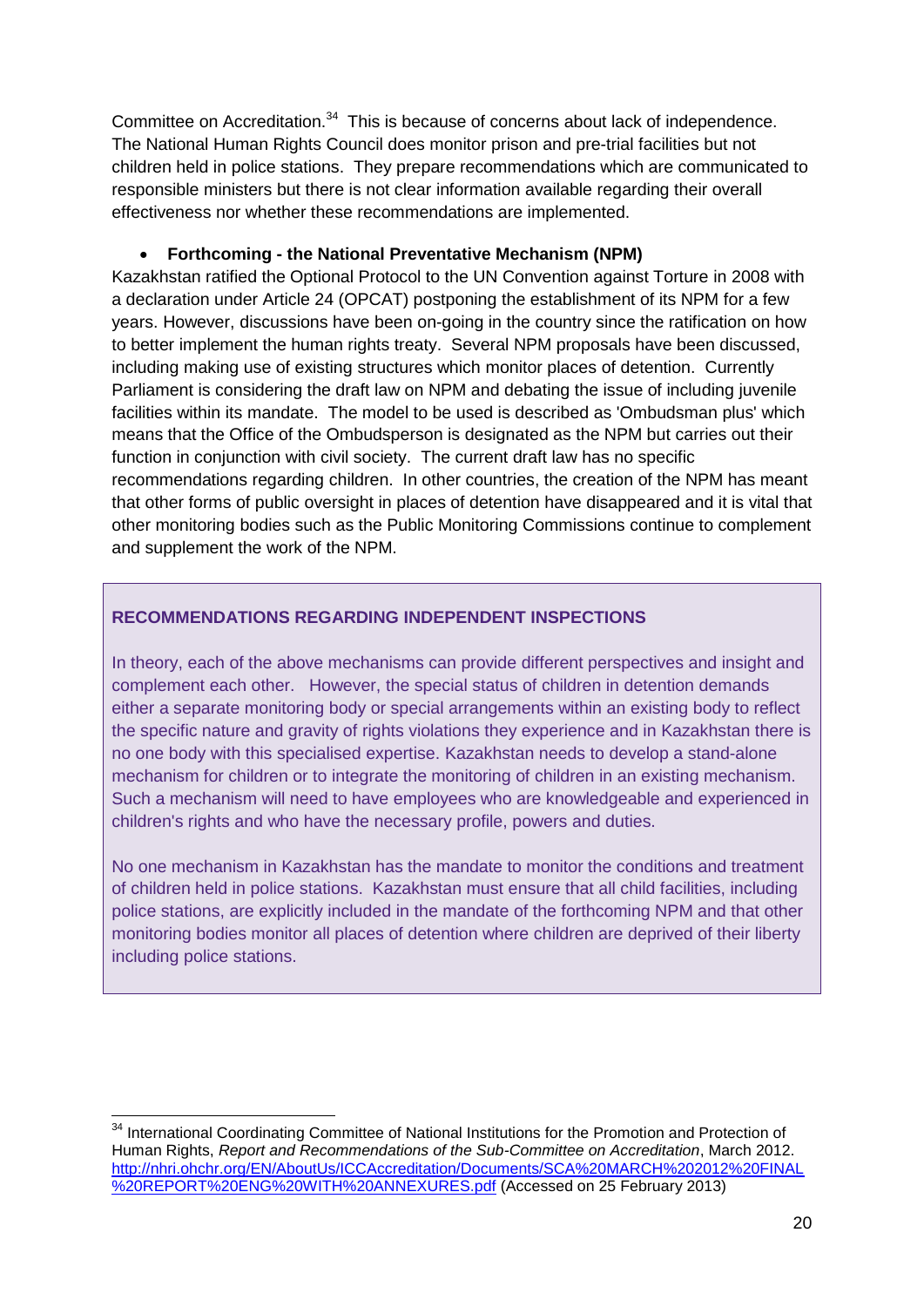## <span id="page-20-0"></span>**Measures to ensure accountability**

Under international human rights law, Kazakhstan is obliged to thoroughly and promptly investigate allegations of violence (including the use of torture) against children in police and pre-trial detention, prosecute those implicated by the evidence, and, if their guilt is established following a fair trial, impose proportionate penalties. Implied in this is that the children concerned should have the opportunity to assert their rights and receive a fair and effective remedy, that those responsible stand trial, and that the victims themselves obtain reparations.

In order to fulfil this obligation, children must have access to safe avenues to make complaints of violence whilst they are in detention. One avenue is via the Human Rights Commissioner (a position established by a presidential decree in 2002) who may receive complaints, which he can refer to the competent authorities, asking them to initiate administrative measures or criminal proceedings against the alleged perpetrators. In 2008, the Commissioner received 38 complaints about police officers humiliating the dignity of detainees, which were forwarded to the Internal Security Department under the Ministry of the Interior. According to analysis, in about 8 out of 10 cases the allegations were not confirmed. There is currently work underway to make complaint procedures more childfriendly.

Another avenue is for children to bring a complaint under the criminal law. Torture is prohibited under Article 141(1) of the (amended) Criminal Code and concerns allegations of violence inflicted by a law enforcement official. There are a number of other provisions of the Criminal Code under which law enforcement officials can be prosecuted for ill-treatment. Articles 307 and 308 criminalise the 'abuse of official power' and 'excess of authority or official powers' and provide for various penalties, including imprisonment of up to two and five years, respectively.

Article 192, para 4 of the Criminal Procedure Code provides that, in cases falling under Article 141(1) of the Criminal Code, preliminary investigation is carried out by the body of internal affairs or financial police. A system of 'alternative' investigation is used: this means that police investigate allegations against financial police and vice versa. However sometimes the system of alternative investigation does not work well, and the police investigate torture allegedly perpetrated by its own officials. The Kazakhstani Criminal Procedural Code does not explicitly call for a prompt and impartial investigation into a complaint of torture or other ill-treatment. Instead it requires the competent authorities to register a complaint and to open a criminal case into the complaint if 'sufficient evidence is presented that a criminal offence has been committed', and to inform the complainant of the decision.

There is no legal obligation in Kazakh domestic legislation for financial compensation or rehabilitation of torture victims. Furthermore, a civil procedure can only be initiated once criminal proceedings against the perpetrator or offender have started.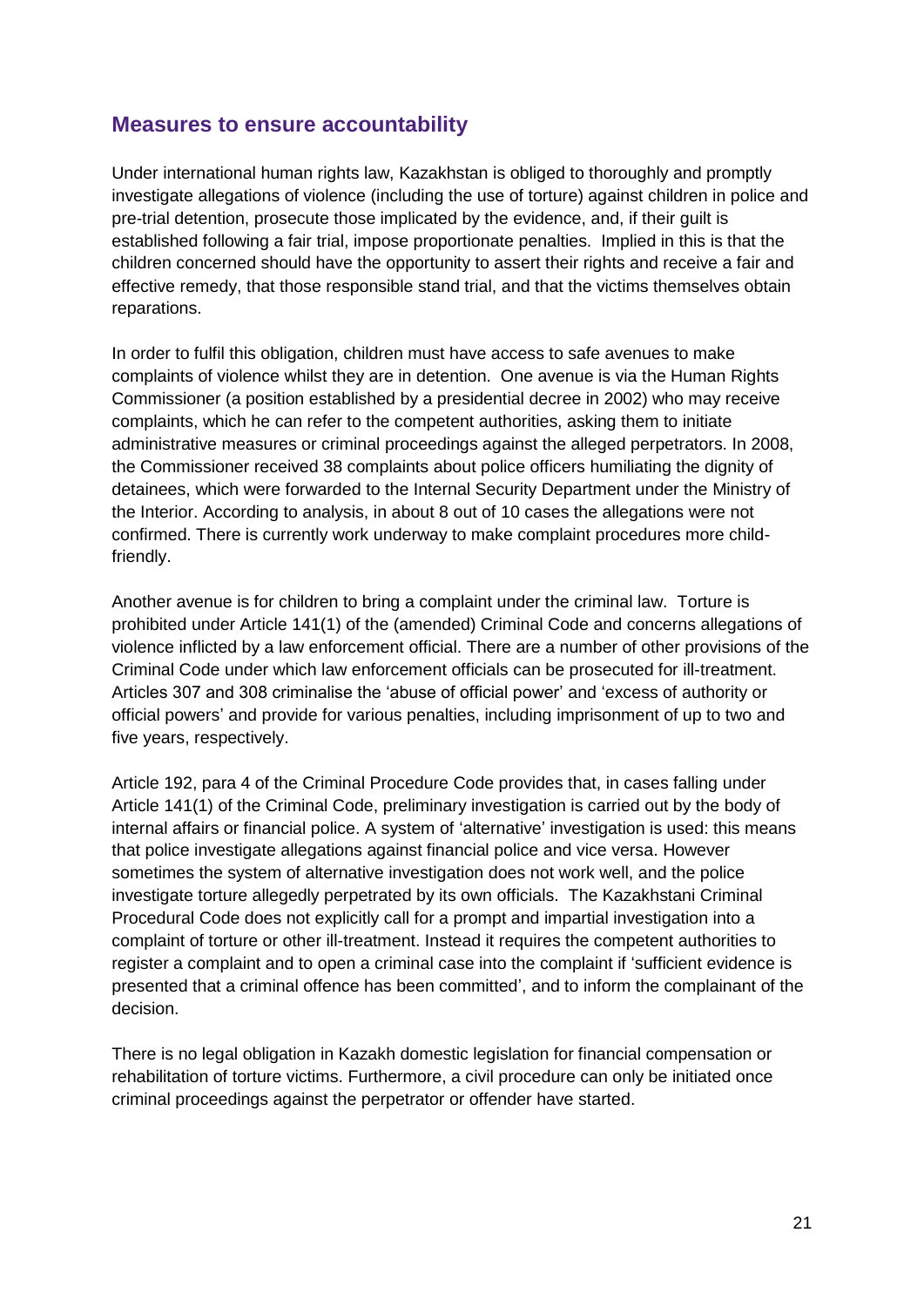## **RECOMMENDATIONS TO ENSURE ACCOUNTABILITY**

- $\rightarrow$  Ensure that allegations of violence and ill-treatment including torture are impartially and adequately investigated to end the current culture of impunity.
- $\rightarrow$  Establish effective, confidential and child-friendly complaint procedures for children and their families and ensure that complaints are promptly and thoroughly investigated by an independent authority.
- $\rightarrow$  Develop and implement a policy on the provision of adequate compensation and rehabilitation programmes for children who have been subject to violence in the criminal justice system.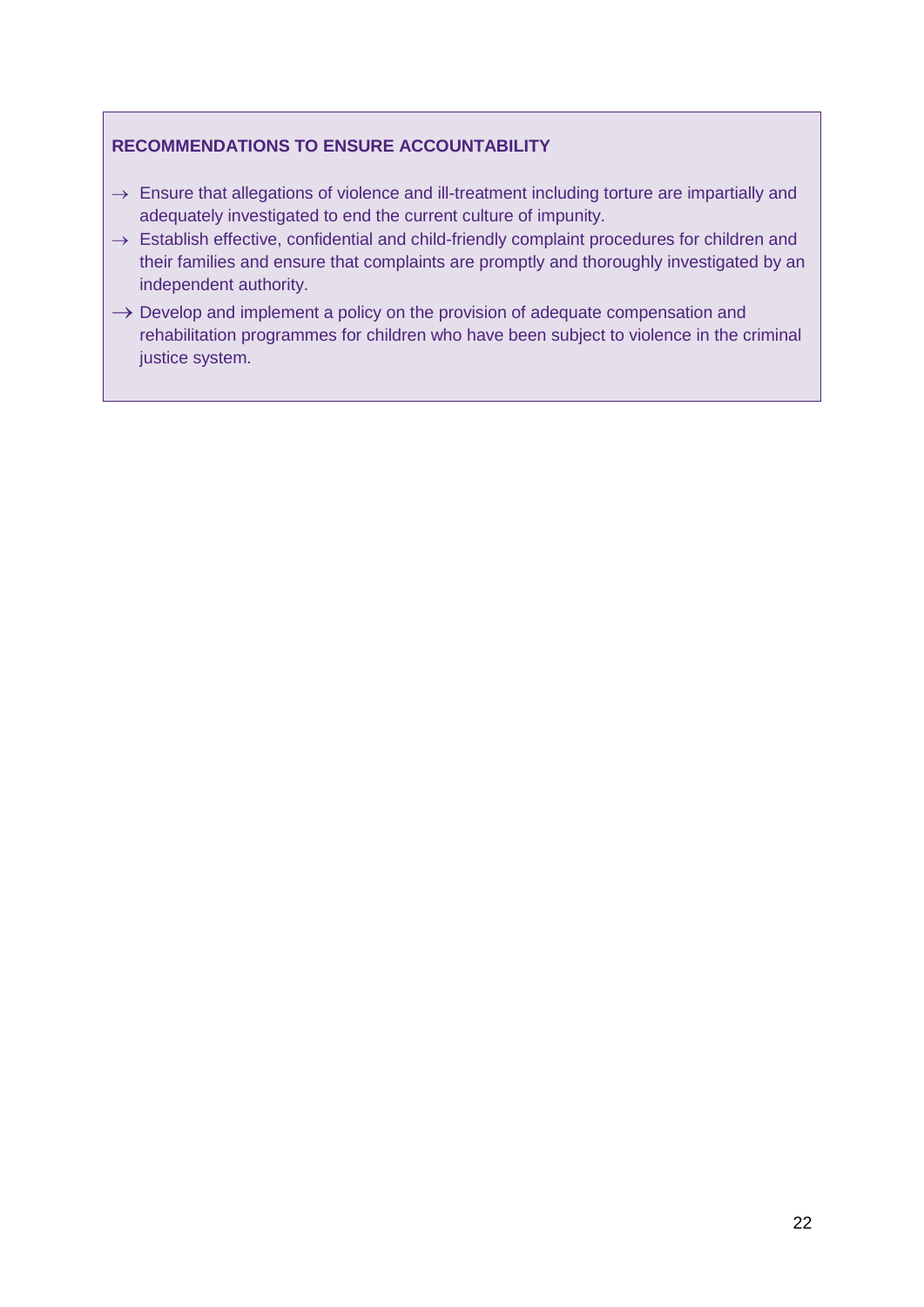# <span id="page-22-0"></span>**ANNEX 1. COUNTRY STUDY TEMPLATE**

## **INFORMATION REQUIRED FOR COUNTRY STUDIES ON LAW AND POLICY MEASURES TO PREVENT AND REMEDY VIOLENCE AGAINST CHILDREN DURING POLICE AND PRE-TRIAL DETENTION**

## **1. Baseline information**

## **NB where possible this information should be disaggregated by gender**

- The number of children arrested within 12 months per 100 000 child population
- The number of children in detention per 100 000 child population
- The number of children in pre-trial detention per 100 000 child population
- Time spent in detention before sentence
- Time spent in detention after sentence
- Number of child deaths in detention during 12 months
- Percentage of children not wholly separated from adults
- Percentage of children visited by family member in last three months
- Percentage of children receiving a custodial sentence
- Percentage who enter a pre-trial or pre-sentence diversion scheme
- Percentage of children in detention who are victims of self-harm during a 12-month period
- Percentage of children in detention who are victims of sexual abuse during a 12 month period
- Percentage of children in detention who have experienced closed or solitary confinement at least once during a 12-month period
- Percentage of children released from detention receiving confidential exit interviews by independent authority

## **2. Overarching law and policy**

 Is there a comprehensive law and policy on juvenile justice in line with the core elements set out in Committee on the Rights of the Child General Comment no 10?

## **3. Measures in place to reduce the number of children in detention overall**

- Are status offences and minor offences such as begging or loitering decriminalised?
- Are there any status offences/minor offences which particularly impact on girls?
- What is the age of minimum criminal responsibility?
- What is the minimum age at which children can be detained in custody?
- What provision is there for children with mental health problems to be dealt with outside the criminal justice system?
- What is the availability and use of pre-trial and pre-sentence diversion.
- Does the use of pre-trial and pre-sentence diversion differ for girls and boys?

## **4. Measures in place to protect children from violence at the police station**

 Are there alternatives to arrest such as issuing a police warning/caution or written notice to appear?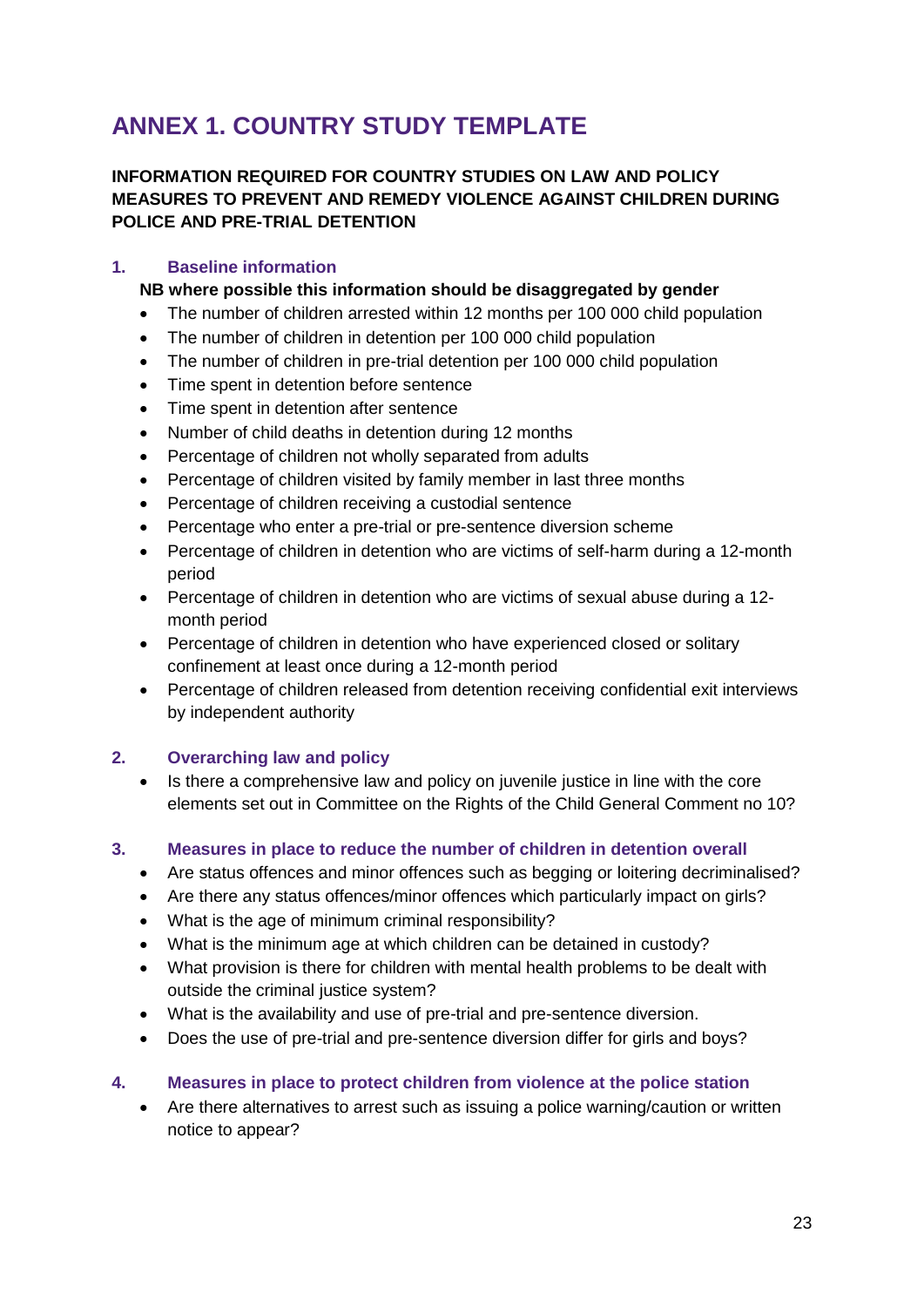- What are the legal requirements regarding the presence of lawyers, appropriate adults, parents or guardians during questioning in a police station? What are the sanctions for breach of these requirements?
- Does the law limit the period that a child may be held by the police for questioning without a judicial order to 24 hours, as recommended by the Committee on the Rights of the Child? If not, how long may the police keep a child in detention for purposes of questioning without a court order?
- What are the legal provisions for children to have access to medical care whilst detained by the police?
- Is there provision for a child to be handed over to a specialised police official as soon after arrest or apprehension as possible?
- Do procedural rules regarding searches of children respect their privacy and dignity, and ensure that intimate searches are only authorised in narrow circumstances and carried out by a medically trained person of the same sex unless delay would cause harm to the child?
- Do procedural rules regarding the taking of intimate and non-intimate samples for evidence include rules relating to consent, and to the retention of such evidence?
- What do rules of evidence say regarding the submission of any statements or evidence that are not gathered in compliance with law or policy, and what are sanctions for officers regarding failures arising from this?
- Is there law and policy setting out appropriate physical conditions for police holding cells that accommodate children and which take into account the requirements of boys and girls?
- Do police station registers indicate the child's details (including age) and the time of arrest/apprehension and are these registers open to inspection by lawyers, social workers and independent monitoring bodies?

## **5. Measures for protecting children being brought before the court for the first time**

- Are children brought before a court/tribunal (or the appropriate forum) for consideration of release as soon as possible but within 24 hours of arrest or apprehension?
- What are the sanctions against those responsible if there is a delay in coming before court?
- Law and policy regarding transporting children to court (ie separate from adults, girls separate from boys, and not handcuffed except in tightly-prescribed exceptional circumstances).
- Law and policy regarding accommodation of children at court, ie kept separate from adults and girls separate from boys.
- What are the legal requirements regarding the presence of lawyers, appropriate adults, parents or guardians during court appearances? What are the sanctions for breach of these requirements?
- Is the possibility of diversion or other alternative measures considered at the first appearance?
- If the case is not to be diverted, then are alternative measures to detention considered eg unconditional or conditional release into the care of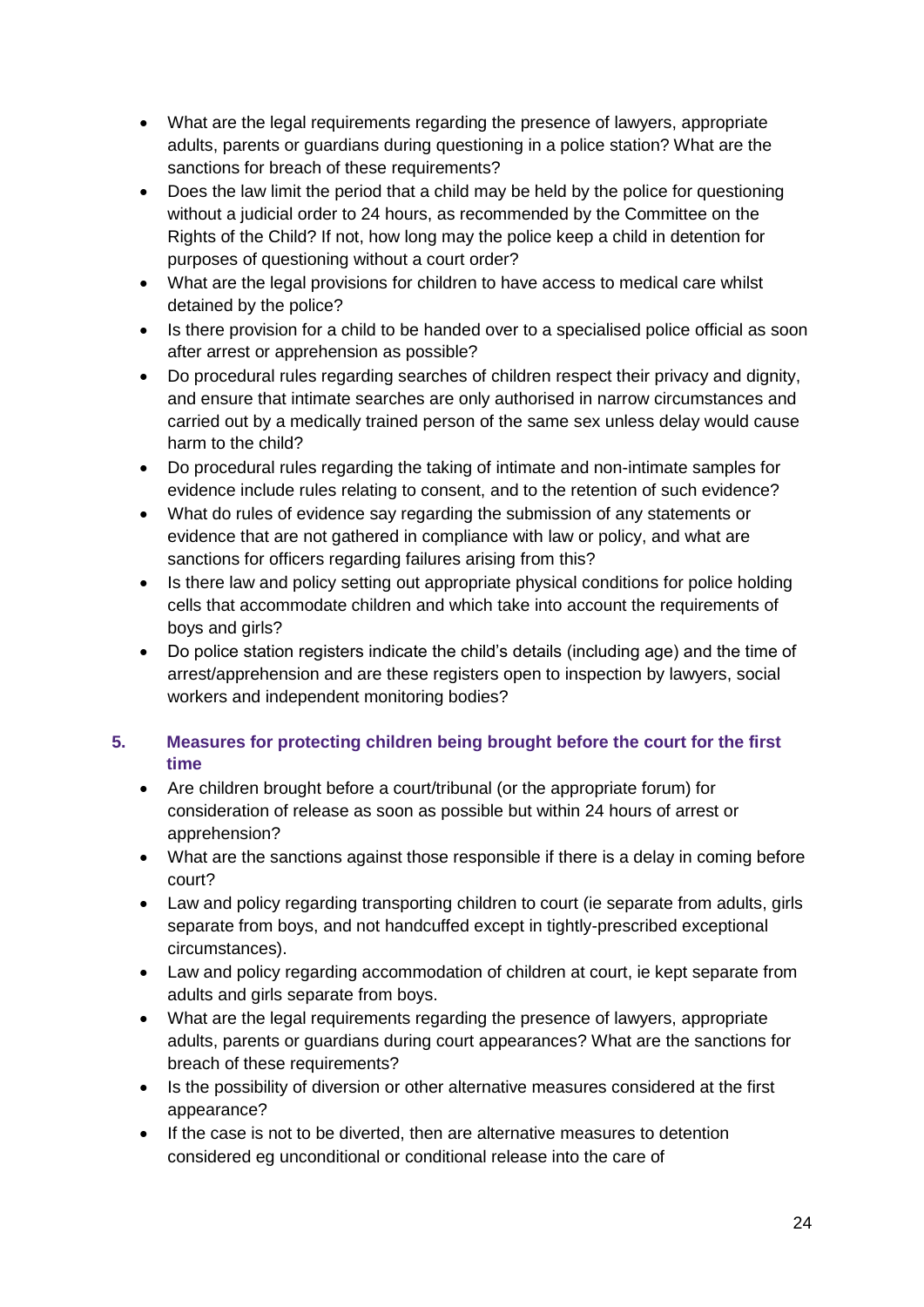parent/guardian/other appropriate adult, close supervision in the community, foster care etc?

 Are courts allowed to use evidence that has been obtained through torture or threats to be presented to the court or used against a child to lead to a conviction?

## **6. Measures to reduce the numbers in pre-trial detention**

- Law and policy regarding use of alternative measures to detention eg diversion/ referral to restorative justice programmes.
- Alternatives to pre-trial detention eg care of parent/guardian/suitable adult, close supervision, foster care etc.
- Law and policy regarding maximum period in pre-trial detention (Committee on the Rights of the Child recommends no longer than six months).
- Frequency that detention is reviewed.
- Support from social workers/probation officers to identify alternatives to pre-trial detention
- Are regular visits to the child in detention by parents/guardians/responsible adults permitted?

## **7. Measures to control and reduce the use of restraint by staff members working in institutions where children are detained**

- Are there specialised standards and norms concerning disciplinary measures and procedures with respect to children in police and pre-trial detention? What are they?
- What is the percentage of children in detention who have experienced a disciplinary measure at least once during a 12-month period? (disaggregate by sex where possible)
- What are the sanctions for use of prohibited measures or where measures are used outside the restrictions used by law?

## **8. Measures to control the use of illegal violence by staff members**

- What are the sanctions, including criminal charges, civil claims for damages and dismissal proceedings, for any prohibited use of violence against children?
- Are staff appropriately qualified, eg are they carefully selected and recruited/ is there professional recognition of child care work/ are there specialist staff members such as psychologists available to children?
- Are staff directed to undertake their duties in a humane, committed, professional and fair manner, and without resort to violence or unlawful use of force or restraint?

## **9. Measures to prevent violence by adult detainees**

- Are children prohibited from mixing with adults in any form of detention? (exceptions may be made for children who reach the age of majority whilst in detention, subject to appropriate supervision and risk management)
- What measures are taken to ensure girls are held separately from women?

## **10. Measures to prevent violence by other children**

 Are children assessed on admission to determine the type and level of care required for each child?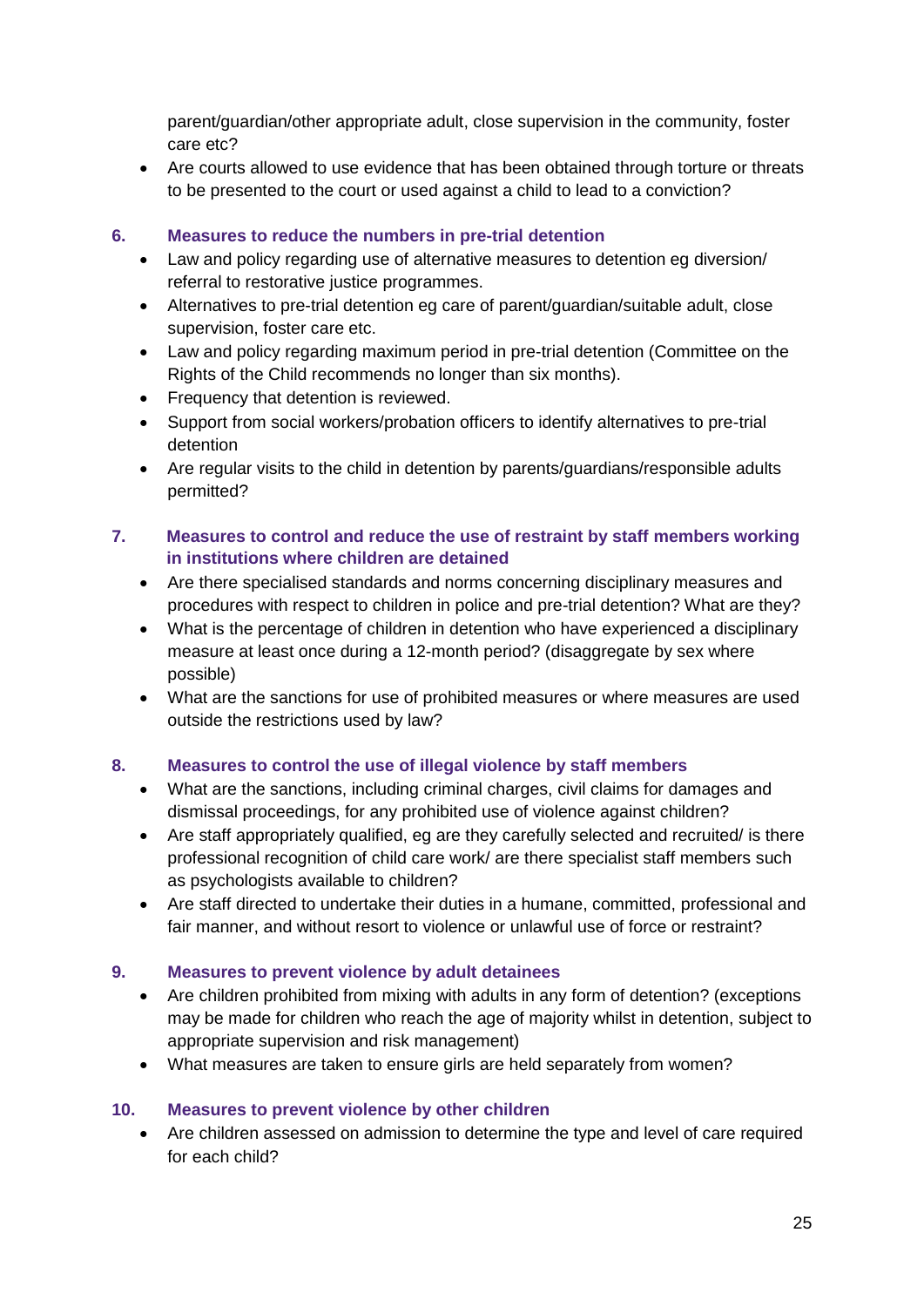Are children placed within the facility according to the outcome of the assessment, in accordance with their particular needs, status and special requirements?

## **11. Measures to ensure accountability**

- Do the staff of police or detention facilities, or other persons having access to them, have a legal obligation to report complaints or evidence of ill-treatment of children confined in the facility or police station?
- Which agencies or officials are responsible for investigating cases of violence against children in police and pre-trial detention? What are their responsibilities and obligations?
- What are the sentences attached to the offences of violence against children in detention?
- Does the law recognise the responsibility of the State to pay damages, or provide any other forms of compensation, to victims of violence?
- Are there gender-specific procedures for girls and boys who have been victims of torture and other ill-treatment, including with regard to access to redress for victims of rape and other sexual abuse?
- Does a child who claims to be a victim of violence have the right (standing) to take legal action in person, if his or her parents are unwilling to do so?

## **12. Provision for complaints**

- What provision is made for children to make formal complaints regarding their treatment in police and pre-trial detention?
- Can others make complaints on their behalf? (parent/guardian/ appropriate adult etc)
- Do mechanisms ensure there are no reprisals against those who bring the complaint?
- Are there sanctions attached when breaches of law or policy are found via complaints?

## **13. Inspection and monitoring**

- Is there a system guaranteeing regular independent inspection of places of detention?
- What is the percentage of police stations and pre-trial detention facilities that have received an independent inspection visit in the last recorded 12 months?
- Do children have confidential access to the team carrying out the inspection?
- Do inspection teams include women as well as men?

## **14. Data collection**

-

 Is data relevant to violence against children collected in line with the recommended UNODC and UNICEF indicators, and disaggregated by gender?<sup>35</sup>

<sup>35</sup> UNODC and UNICEF, *Manual for the measurement of juvenile justice indicators*, United Nations: New York, 2007; and also indicators outlined in Detrick S, Abel G, Berger M, Delon, A and Meek R, *Violence against children in conflict with the law: A study on indicators and data collection in Belgium, England and Wales, France and the Netherlands*. Amsterdam, Defence for Children International, 2008.